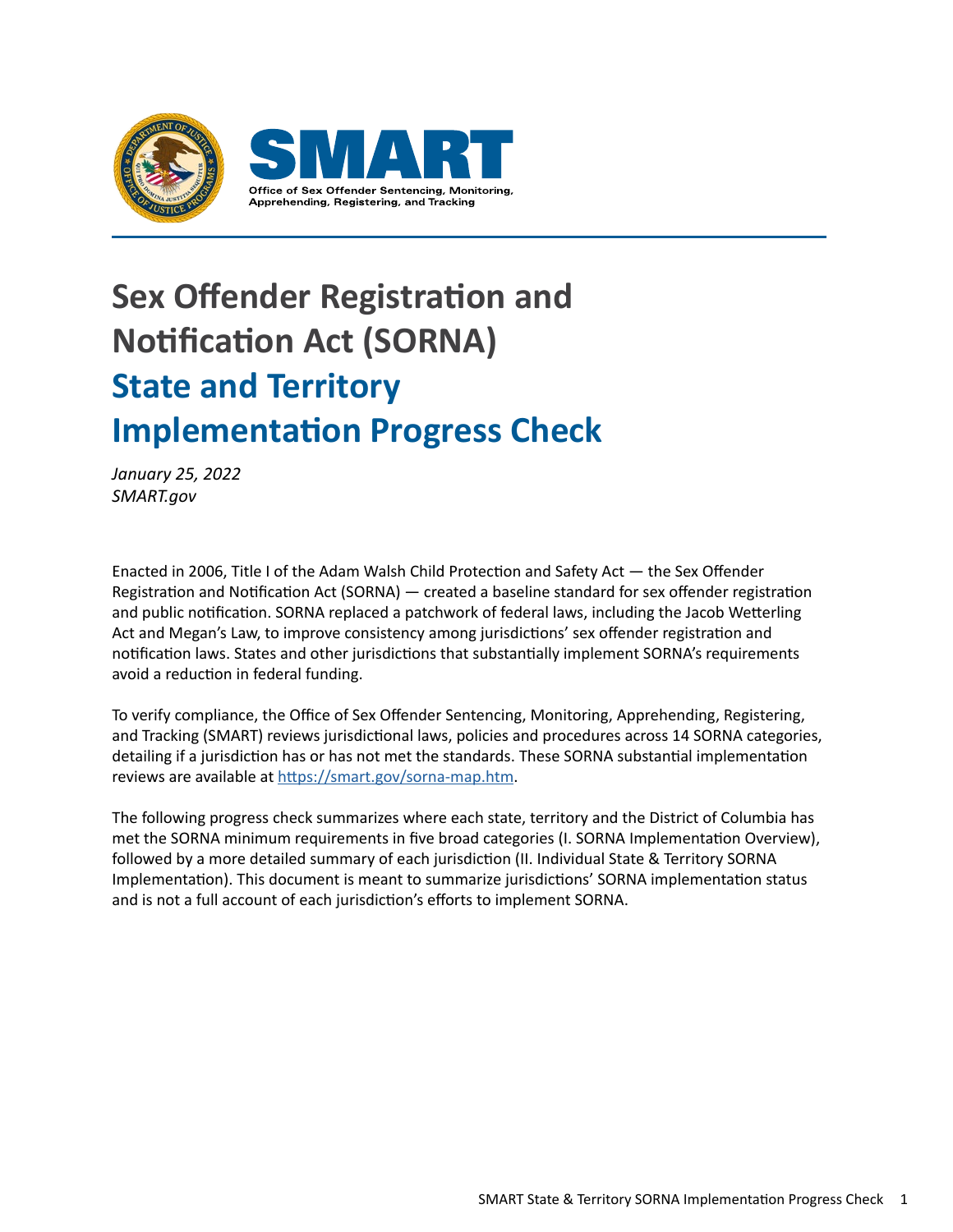| <b>State/Territory</b>                                 | <b>Offenses &amp;</b><br><b>Offenders</b><br><b>Included</b> | <b>Tracking &amp;</b><br><b>Penalizing</b><br><b>Absconders</b> | <b>Community</b><br><b>Notification</b> | <b>Appearance &amp;</b><br>Verification | <b>Information</b><br><b>Sharing</b> |
|--------------------------------------------------------|--------------------------------------------------------------|-----------------------------------------------------------------|-----------------------------------------|-----------------------------------------|--------------------------------------|
| Alabama                                                |                                                              |                                                                 |                                         |                                         |                                      |
| Alaska                                                 | $\sqrt{2}$                                                   | 小                                                               | Ţ                                       | Ą                                       |                                      |
| <b>American Samoa</b>                                  |                                                              |                                                                 |                                         |                                         |                                      |
| Arizona                                                | $\sqrt{2}$                                                   | $\sqrt{2}$                                                      | $\hat{\Phi}$                            | $\sqrt{V}$                              | $\sqrt{1}$                           |
| <b>Arkansas</b>                                        | $\sqrt{2}$                                                   |                                                                 | $\sqrt{2}$                              | $\sqrt{2}$                              |                                      |
| California                                             | $\sqrt{N}$                                                   | $\sqrt{2}$                                                      | $\sqrt{N}$                              | $\sqrt{N}$                              |                                      |
| Commonwealth of the<br><b>Northern Mariana Islands</b> |                                                              |                                                                 |                                         |                                         |                                      |
| Colorado                                               |                                                              |                                                                 |                                         |                                         |                                      |
| Connecticut                                            | $\sqrt{2}$                                                   |                                                                 |                                         | T                                       |                                      |
| <b>Delaware</b>                                        |                                                              |                                                                 |                                         |                                         |                                      |
| <b>District of Columbia</b>                            | $\sqrt{2}$                                                   | 少                                                               | Ţ                                       | $\sqrt{2}$                              |                                      |
| Florida                                                |                                                              |                                                                 |                                         |                                         |                                      |
| Georgia                                                | 4                                                            |                                                                 |                                         | Ţ                                       | Ţ                                    |
| Guam                                                   |                                                              |                                                                 |                                         |                                         |                                      |
| <b>Hawaii</b>                                          | 4                                                            |                                                                 |                                         |                                         |                                      |
| Idaho                                                  |                                                              |                                                                 | Ţ                                       | T                                       |                                      |
| <b>Illinois</b>                                        |                                                              |                                                                 | Ţ                                       | D                                       | Ţ                                    |
| Indiana                                                | $\sqrt{2}$                                                   | $\sqrt{V}$                                                      |                                         | $\sqrt{2}$                              | $\sqrt{2}$                           |
| lowa                                                   | $\bigwedge$                                                  |                                                                 |                                         |                                         |                                      |
| <b>Kansas</b>                                          |                                                              |                                                                 |                                         |                                         |                                      |
| Kentucky                                               | $\sqrt{2}$                                                   | $\bigwedge$                                                     | $\sqrt{2}$                              | $\sqrt{2}$                              | $\sqrt{N}$                           |
| Louisiana                                              |                                                              |                                                                 |                                         |                                         |                                      |
| <b>Maine</b>                                           | $\Delta$                                                     |                                                                 |                                         | $\sqrt{2}$                              |                                      |
| Maryland                                               |                                                              |                                                                 |                                         |                                         |                                      |
| Massachusetts                                          | $\overline{\mathbb{A}}$                                      |                                                                 | $\hat{\mathbb{V}}$                      | $\hat{\mathbf{v}}$                      | $\sqrt{2}$                           |
| Michigan                                               |                                                              |                                                                 |                                         |                                         |                                      |
| Minnesota                                              |                                                              |                                                                 | $\sqrt{2}$                              | $\sqrt{2}$                              | $\sqrt{2}$                           |
| Mississippi                                            |                                                              |                                                                 |                                         |                                         |                                      |

Does not meet minimum SORNA requirements



## **I. SORNA Implementation Overview**

| <b>State/Territory</b> | <b>Offenses &amp;</b><br><b>Offenders</b><br><b>Included</b> | <b>Tracking &amp;</b><br><b>Penalizing</b><br><b>Absconders</b> | <b>Community</b><br><b>Notification</b> | <b>Appearance &amp;</b><br><b>Verification</b> | <b>Information</b><br><b>Sharing</b> |  |
|------------------------|--------------------------------------------------------------|-----------------------------------------------------------------|-----------------------------------------|------------------------------------------------|--------------------------------------|--|
| Missouri               |                                                              |                                                                 |                                         |                                                |                                      |  |
| Montana                | $\sqrt{N}$                                                   |                                                                 | $\sqrt{2}$                              | $\sqrt{N}$                                     |                                      |  |
| Nebraska               | $\sqrt{2}$                                                   |                                                                 |                                         |                                                | $\sqrt{2}$                           |  |
| Nevada                 |                                                              |                                                                 |                                         |                                                |                                      |  |
| <b>New Hampshire</b>   | $\sqrt{2}$                                                   |                                                                 | $\sqrt{2}$                              |                                                | $\Delta$                             |  |
| <b>New Jersey</b>      | $\sqrt{2}$                                                   |                                                                 | $\sqrt{N}$                              | $\sqrt{2}$                                     | $\sqrt{2}$                           |  |
| <b>New Mexico</b>      | $\sqrt{2}$                                                   | $\sqrt{2}$                                                      | $\Delta$                                | $\Lambda$                                      |                                      |  |
| <b>New York</b>        | $\Delta$                                                     | $\sqrt{2}$                                                      | $\Delta$                                | $\Delta$                                       | $\sqrt{N}$                           |  |
| <b>North Carolina</b>  | $\sqrt{N}$                                                   |                                                                 | $\Delta$                                | $\Delta$                                       | $\Delta$                             |  |
| <b>North Dakota</b>    | $\Delta$                                                     |                                                                 | $\sqrt{N}$                              | $\sqrt{N}$                                     |                                      |  |
| Ohio                   |                                                              |                                                                 |                                         |                                                |                                      |  |
| Oklahoma               |                                                              |                                                                 |                                         |                                                |                                      |  |
| Oregon                 | $\Delta$                                                     |                                                                 | $\sqrt{N}$                              | $\Delta$                                       |                                      |  |
| Pennsylvania           | $\Delta$                                                     |                                                                 |                                         | $\Delta$                                       |                                      |  |
| <b>Puerto Rico</b>     | $\bigwedge$                                                  |                                                                 |                                         |                                                |                                      |  |
| <b>Rhode Island</b>    | $\sqrt{2}$                                                   | $\sqrt{2}$                                                      | $\sqrt{2}$                              | $\sqrt{2}$                                     | $\sqrt{2}$                           |  |
| <b>South Carolina</b>  |                                                              |                                                                 |                                         |                                                |                                      |  |
| South Dakota           |                                                              |                                                                 |                                         |                                                |                                      |  |
| Tennessee              |                                                              |                                                                 |                                         |                                                |                                      |  |
| <b>Texas</b>           |                                                              | $\sqrt{2}$                                                      | $\Delta$                                | $\sqrt{2}$                                     |                                      |  |
| U.S. Virgin Islands    |                                                              |                                                                 |                                         |                                                |                                      |  |
| Utah                   | $\Delta$                                                     |                                                                 | $\sqrt{2}$                              | $\sqrt{2}$                                     |                                      |  |
| Vermont                | $\bigwedge$                                                  |                                                                 | $\sqrt{2}$                              | $\bf \Phi$                                     | $\sqrt{2}$                           |  |
| Virginia               |                                                              |                                                                 |                                         |                                                |                                      |  |
| Washington             |                                                              |                                                                 | $\Delta$                                | $\Delta$                                       | $\sqrt{N}$                           |  |
| <b>West Virginia</b>   | $\sqrt{N}$                                                   |                                                                 | $\Delta$                                | $\sqrt{2}$                                     | $\Delta$                             |  |
| Wisconsin              |                                                              |                                                                 | $\sqrt{N}$                              | $\sqrt{N}$                                     | $\Delta$                             |  |
| Wyoming                |                                                              |                                                                 |                                         |                                                |                                      |  |

Meets minimum M SORNA requirements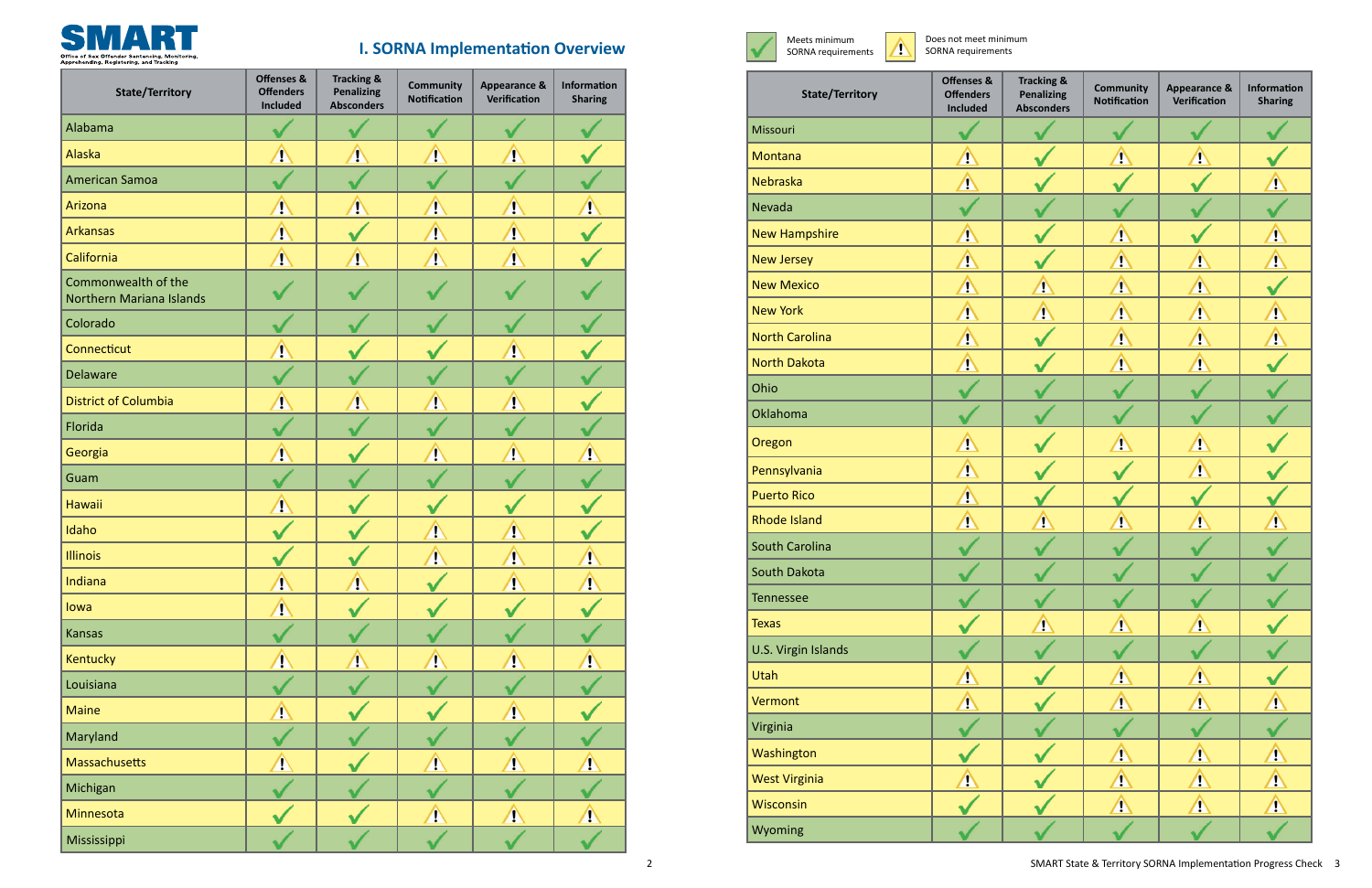| <b>Offenses and Offenders Included</b>                                                                                                                           |  |
|------------------------------------------------------------------------------------------------------------------------------------------------------------------|--|
| Required state, tribe, territory, federal and military<br>offenses                                                                                               |  |
| Required juvenile offenses                                                                                                                                       |  |
| Retroactively apply requirements                                                                                                                                 |  |
| Required early registry removal standards                                                                                                                        |  |
| <b>Tracking and Penalizing Absconders</b>                                                                                                                        |  |
| Requisite criminal penalty for Failure to Register                                                                                                               |  |
| Notification to originating jurisdiction when offender<br>fails to appear for registration                                                                       |  |
| Investigation procedures for suspected absconders;<br>jurisdictional referral of suspected absconders to<br>local and/or federal law enforcement and prosecutors |  |
|                                                                                                                                                                  |  |
| <b>Community Notification</b>                                                                                                                                    |  |
| Maintain public registry website; post all required<br>offenders and offender information                                                                        |  |
| Immediate notation of changes in offender<br>information on the public website                                                                                   |  |

| <b>Offender Appearance and Verification</b>                                                             |  |
|---------------------------------------------------------------------------------------------------------|--|
| Required if convicted, incarcerated, residing, working<br>or attending school in the state              |  |
| Register before release from prison or immediately<br>after sentencing or relocating to state           |  |
| Offense-based tiering and required duration of<br>registration and frequency of reporting               |  |
| Immediate reporting of registration information<br>changes                                              |  |
| 21-day advance notice of international travel                                                           |  |
| <b>Information Sharing</b>                                                                              |  |
| Collect all identification and location information in<br>registry                                      |  |
| Provide registration information to law enforcement<br>and prosecution agencies within the jurisdiction |  |
| Immediate notification of changes in offenders'<br>information to any affected jurisdiction             |  |
| Immediate notification to NCIC/NSOR of all new and<br>updated registration information                  |  |

### Alabama

| <b>Offenses and Offenders Included</b>                                                                                              | <b>Offender Appearance and Verification</b> |                                                                                                |
|-------------------------------------------------------------------------------------------------------------------------------------|---------------------------------------------|------------------------------------------------------------------------------------------------|
| Required state, tribe, territory, federal and military<br>offenses                                                                  |                                             | Required if convicted, incarcerated, residing,<br>or attending school in the state             |
| Required juvenile offenses                                                                                                          |                                             | Register before release from prison or immed<br>after sentencing or relocating to state        |
| Retroactively apply requirements                                                                                                    |                                             | Offense-based tiering and required duration<br>registration and frequency of reporting         |
| Required early registry removal standards                                                                                           |                                             | Immediate reporting of registration informat<br>changes                                        |
| <b>Tracking and Penalizing Absconders</b>                                                                                           |                                             | 21-day advance notice of international travel                                                  |
| Requisite criminal penalty for Failure to Register                                                                                  | Ţ                                           |                                                                                                |
| Notification to originating jurisdiction when offender                                                                              |                                             | <b>Information Sharing</b>                                                                     |
| fails to appear for registration                                                                                                    |                                             | Collect all identification and location informa                                                |
| Investigation procedures for suspected absconders;                                                                                  |                                             | registry                                                                                       |
| jurisdictional referral of suspected absconders to<br>local and/or federal law enforcement and prosecutors                          |                                             | Provide registration information to law enfor<br>and prosecution agencies within the jurisdict |
| <b>Community Notification</b>                                                                                                       |                                             | Immediate notification of changes in offende<br>information to any affected jurisdiction       |
| Maintain public registry website; post all required<br>offenders and offender information                                           |                                             | Immediate notification to NCIC/NSOR of all n<br>updated registration information               |
| Immediate notation of changes in offender<br>information on the public website                                                      |                                             |                                                                                                |
| Email notification system alerting public when of-<br>fenders relocate into or out of a particular ZIP code<br>or geographic radius |                                             | Meets minimum<br>Does not meet minimum<br>Does i<br>requirements<br>requirements<br>req        |

#### Alaska

#### **Offenses and Offenders Included**

Required state, tribe, territory, federal and military offenses

Required juvenile offenses

Retroactively apply requirements

Required early registry removal standards

#### **Tracking and Penalizing Absconders**

Requisite criminal penalty for Failure to Register

Notification to originating jurisdiction when offender fails to appear for registration

| <b>Offender Appearance and Verification</b>                                                             |  |
|---------------------------------------------------------------------------------------------------------|--|
| Required if convicted, incarcerated, residing, working<br>or attending school in the state              |  |
| Register before release from prison or immediately<br>after sentencing or relocating to state           |  |
| Offense-based tiering and required duration of<br>registration and frequency of reporting               |  |
| Immediate reporting of registration information<br>changes                                              |  |
| 21-day advance notice of international travel                                                           |  |
| <b>Information Sharing</b>                                                                              |  |
| Collect all identification and location information in<br>registry                                      |  |
| Provide registration information to law enforcement<br>and prosecution agencies within the jurisdiction |  |
| Immediate notification of changes in offenders'<br>information to any affected jurisdiction             |  |
| Immediate notification to NCIC/NSOR of all new and<br>updated registration information                  |  |

Investigation procedures for suspected absconders; jurisdictional referral of suspected absconders to local and/or federal law enforcement and prosecutors

| <b>Offender Appearance and Verification</b>                                                   |                                  |                                                                                                         |  |  |
|-----------------------------------------------------------------------------------------------|----------------------------------|---------------------------------------------------------------------------------------------------------|--|--|
| Required if convicted, incarcerated, residing, working<br>or attending school in the state    |                                  |                                                                                                         |  |  |
| Register before release from prison or immediately<br>after sentencing or relocating to state |                                  |                                                                                                         |  |  |
| Offense-based tiering and required duration of<br>registration and frequency of reporting     |                                  |                                                                                                         |  |  |
| Immediate reporting of registration information<br>changes                                    |                                  |                                                                                                         |  |  |
| 21-day advance notice of international travel                                                 |                                  |                                                                                                         |  |  |
| <b>Information Sharing</b>                                                                    |                                  |                                                                                                         |  |  |
|                                                                                               |                                  |                                                                                                         |  |  |
| registry                                                                                      |                                  | Collect all identification and location information in                                                  |  |  |
|                                                                                               |                                  | Provide registration information to law enforcement<br>and prosecution agencies within the jurisdiction |  |  |
|                                                                                               |                                  | Immediate notification of changes in offenders'<br>information to any affected jurisdiction             |  |  |
|                                                                                               | updated registration information | Immediate notification to NCIC/NSOR of all new and                                                      |  |  |
|                                                                                               |                                  |                                                                                                         |  |  |

#### **Community Notification**

Maintain public registry website; post all required offenders and offender information

Immediate notation of changes in offender information on the public website

Email notification system alerting public when offenders relocate into or out of a particular ZIP code or geographic radius

## American Samoa

| <b>Offenses and Offenders Included</b>                                                                     |   | <b>Offender Appearance and Verification</b>                                                    |
|------------------------------------------------------------------------------------------------------------|---|------------------------------------------------------------------------------------------------|
| Required state, tribe, territory, federal and military<br>offenses                                         | Ð | Required if convicted, incarcerated, residing,<br>or attending school in the state             |
| Required juvenile offenses                                                                                 | Ţ | Register before release from prison or immed<br>after sentencing or relocating to state        |
| Retroactively apply requirements                                                                           |   | Offense-based tiering and required duration<br>registration and frequency of reporting         |
| Required early registry removal standards                                                                  |   | Immediate reporting of registration informat<br>changes                                        |
| <b>Tracking and Penalizing Absconders</b>                                                                  |   | 21-day advance notice of international travel                                                  |
| Requisite criminal penalty for Failure to Register                                                         |   |                                                                                                |
|                                                                                                            |   | <b>Information Sharing</b>                                                                     |
|                                                                                                            |   |                                                                                                |
| Notification to originating jurisdiction when offender<br>fails to appear for registration                 |   | Collect all identification and location informa                                                |
| Investigation procedures for suspected absconders;                                                         |   | registry                                                                                       |
| jurisdictional referral of suspected absconders to<br>local and/or federal law enforcement and prosecutors |   | Provide registration information to law enfor<br>and prosecution agencies within the jurisdict |
| <b>Community Notification</b>                                                                              |   | Immediate notification of changes in offende<br>information to any affected jurisdiction       |
| Maintain public registry website; post all required<br>offenders and offender information                  | £ | Immediate notification to NCIC/NSOR of all n                                                   |
| Immediate notation of changes in offender<br>information on the public website                             | ï | updated registration information                                                               |

| <b>Offender Appearance and Verification</b>                                                             |  |  |  |  |  |
|---------------------------------------------------------------------------------------------------------|--|--|--|--|--|
| Required if convicted, incarcerated, residing, working<br>or attending school in the state              |  |  |  |  |  |
| Register before release from prison or immediately<br>after sentencing or relocating to state           |  |  |  |  |  |
| Offense-based tiering and required duration of<br>registration and frequency of reporting               |  |  |  |  |  |
| Immediate reporting of registration information<br>changes                                              |  |  |  |  |  |
| 21-day advance notice of international travel                                                           |  |  |  |  |  |
| <b>Information Sharing</b>                                                                              |  |  |  |  |  |
| Collect all identification and location information in<br>registry                                      |  |  |  |  |  |
| Provide registration information to law enforcement<br>and prosecution agencies within the jurisdiction |  |  |  |  |  |
| Immediate notification of changes in offenders'<br>information to any affected jurisdiction             |  |  |  |  |  |
| Immediate notification to NCIC/NSOR of all new and<br>updated registration information                  |  |  |  |  |  |
|                                                                                                         |  |  |  |  |  |

Email notification system alerting public when offenders relocate into or out of a particular ZIP code or geographic radius

 $\bullet$ 

#### Arizona

### **II. Individual State & Territory SORNA Implementation**

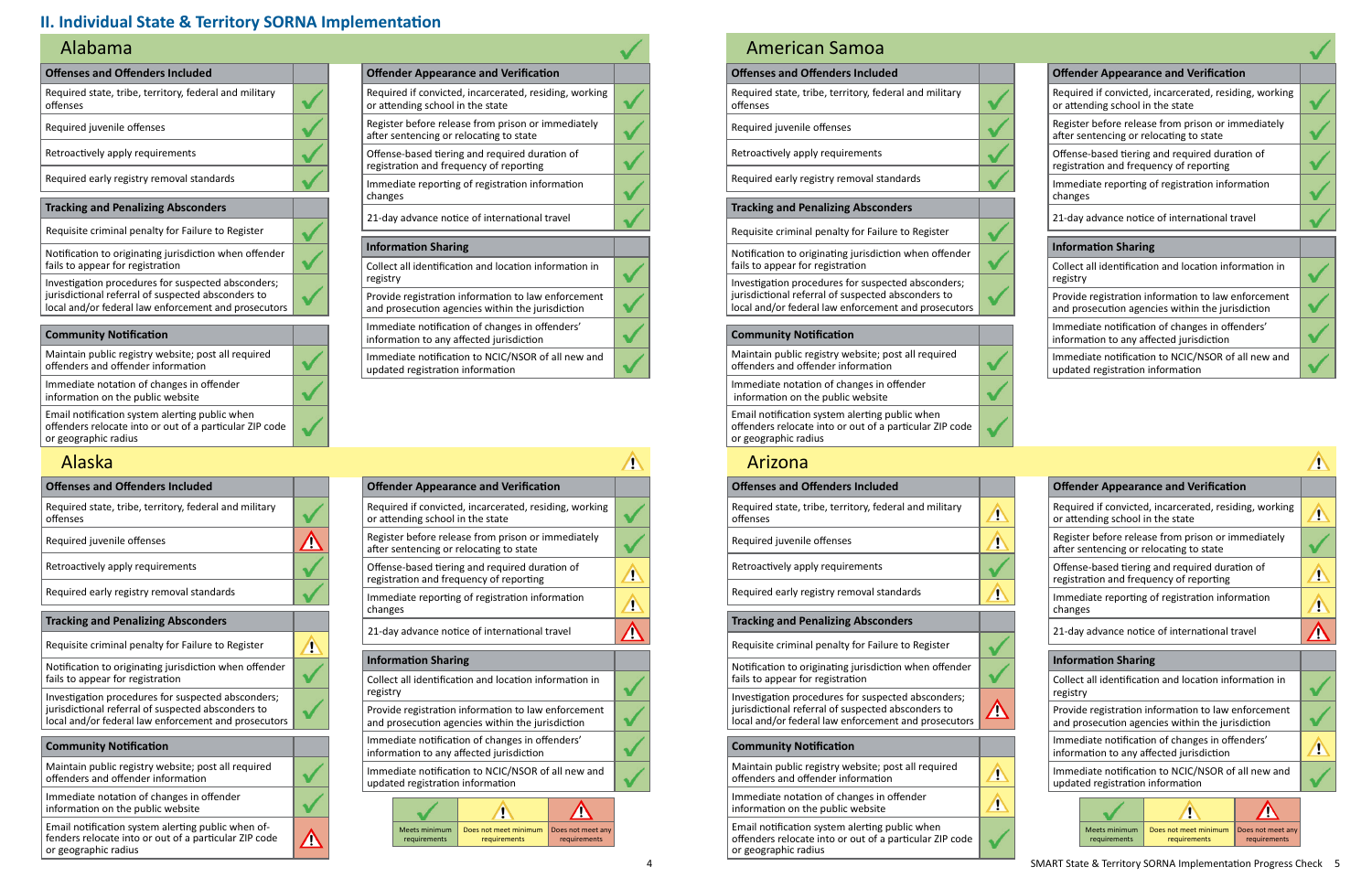| <b>Offenses and Offenders Included</b>                                                                                                                           |  |
|------------------------------------------------------------------------------------------------------------------------------------------------------------------|--|
| Required state, tribe, territory, federal and military<br>offenses                                                                                               |  |
| Required juvenile offenses                                                                                                                                       |  |
| Retroactively apply requirements                                                                                                                                 |  |
| Required early registry removal standards                                                                                                                        |  |
|                                                                                                                                                                  |  |
| <b>Tracking and Penalizing Absconders</b>                                                                                                                        |  |
| Requisite criminal penalty for Failure to Register                                                                                                               |  |
| Notification to originating jurisdiction when offender<br>fails to appear for registration                                                                       |  |
| Investigation procedures for suspected absconders;<br>jurisdictional referral of suspected absconders to<br>local and/or federal law enforcement and prosecutors |  |
|                                                                                                                                                                  |  |

| <b>Offender Appearance and Verification</b>                                                             |  |
|---------------------------------------------------------------------------------------------------------|--|
| Required if convicted, incarcerated, residing, working<br>or attending school in the state              |  |
| Register before release from prison or immediately<br>after sentencing or relocating to state           |  |
| Offense-based tiering and required duration of<br>registration and frequency of reporting               |  |
| Immediate reporting of registration information<br>changes                                              |  |
| 21-day advance notice of international travel                                                           |  |
| <b>Information Sharing</b>                                                                              |  |
| Collect all identification and location information in<br>registry                                      |  |
| Provide registration information to law enforcement<br>and prosecution agencies within the jurisdiction |  |
| Immediate notification of changes in offenders'<br>information to any affected jurisdiction             |  |
| Immediate notification to NCIC/NSOR of all new and<br>updated registration information                  |  |

| <b>Community Notification</b>                                                                                                     |  |
|-----------------------------------------------------------------------------------------------------------------------------------|--|
| Maintain public registry website; post all required<br>offenders and offender information                                         |  |
| Immediate notation of changes in offender<br>information on the public website                                                    |  |
| Email notification system alerting public when<br>offenders relocate into or out of a particular ZIP code<br>or geographic radius |  |

## **California**

### Arkansas

| <b>Offenses and Offenders Included</b>                                                                     |                             | <b>Offender Appearance and Verification</b>                                                    |
|------------------------------------------------------------------------------------------------------------|-----------------------------|------------------------------------------------------------------------------------------------|
| Required state, tribe, territory, federal and military<br>offenses                                         |                             | Required if convicted, incarcerated, residing,<br>or attending school in the state             |
| Required juvenile offenses                                                                                 | Τ                           | Register before release from prison or immed<br>after sentencing or relocating to state        |
| Retroactively apply requirements                                                                           |                             | Offense-based tiering and required duration<br>registration and frequency of reporting         |
| Required early registry removal standards                                                                  |                             | Immediate reporting of registration informat<br>changes                                        |
| <b>Tracking and Penalizing Absconders</b>                                                                  |                             |                                                                                                |
| Requisite criminal penalty for Failure to Register                                                         |                             | 21-day advance notice of international travel                                                  |
|                                                                                                            |                             |                                                                                                |
|                                                                                                            |                             | <b>Information Sharing</b>                                                                     |
| Notification to originating jurisdiction when offender<br>fails to appear for registration                 |                             | Collect all identification and location informa                                                |
| Investigation procedures for suspected absconders;                                                         |                             | registry                                                                                       |
| jurisdictional referral of suspected absconders to<br>local and/or federal law enforcement and prosecutors | $\sqrt{2}$                  | Provide registration information to law enfor<br>and prosecution agencies within the jurisdict |
| <b>Community Notification</b>                                                                              |                             | Immediate notification of changes in offende<br>information to any affected jurisdiction       |
| Maintain public registry website; post all required<br>offenders and offender information                  | $\mathbf{\mathbf{\Lambda}}$ | Immediate notification to NCIC/NSOR of all n<br>updated registration information               |

Email notification system alerting public when  $\Lambda$ offenders relocate into or out of a particular ZIP code or geographic radius

| Aariana Islands                                                                                         |  |
|---------------------------------------------------------------------------------------------------------|--|
| <b>Offender Appearance and Verification</b>                                                             |  |
| Required if convicted, incarcerated, residing, working<br>or attending school in the state              |  |
| Register before release from prison or immediately<br>after sentencing or relocating to state           |  |
| Offense-based tiering and required duration of<br>registration and frequency of reporting               |  |
| Immediate reporting of registration information<br>changes                                              |  |
| 21-day advance notice of international travel                                                           |  |
| <b>Information Sharing</b>                                                                              |  |
| Collect all identification and location information in<br>registry                                      |  |
| Provide registration information to law enforcement<br>and prosecution agencies within the jurisdiction |  |
| Immediate notification of changes in offenders'<br>information to any affected jurisdiction             |  |
| Immediate notification to NCIC/NSOR of all new and<br>updated registration information                  |  |

| <b>Offender Appearance and Verification</b>                                                             |  |  |  |  |
|---------------------------------------------------------------------------------------------------------|--|--|--|--|
| Required if convicted, incarcerated, residing, working<br>or attending school in the state              |  |  |  |  |
| Register before release from prison or immediately<br>after sentencing or relocating to state           |  |  |  |  |
| Offense-based tiering and required duration of<br>registration and frequency of reporting               |  |  |  |  |
| Immediate reporting of registration information<br>changes                                              |  |  |  |  |
| 21-day advance notice of international travel                                                           |  |  |  |  |
| <b>Information Sharing</b>                                                                              |  |  |  |  |
|                                                                                                         |  |  |  |  |
| Collect all identification and location information in<br>registry                                      |  |  |  |  |
| Provide registration information to law enforcement<br>and prosecution agencies within the jurisdiction |  |  |  |  |
| Immediate notification of changes in offenders'<br>information to any affected jurisdiction             |  |  |  |  |
| Immediate notification to NCIC/NSOR of all new and<br>updated registration information                  |  |  |  |  |
|                                                                                                         |  |  |  |  |

# Ith of the Northern M

| Commonwealth of the Northe                                                                                                                                       |  |
|------------------------------------------------------------------------------------------------------------------------------------------------------------------|--|
| <b>Offenses and Offenders Included</b>                                                                                                                           |  |
| Required state, tribe, territory, federal and military<br>offenses                                                                                               |  |
| Required juvenile offenses                                                                                                                                       |  |
| Retroactively apply requirements                                                                                                                                 |  |
| Required early registry removal standards                                                                                                                        |  |
| <b>Tracking and Penalizing Absconders</b>                                                                                                                        |  |
| Requisite criminal penalty for Failure to Register                                                                                                               |  |
| Notification to originating jurisdiction when offender<br>fails to appear for registration                                                                       |  |
| Investigation procedures for suspected absconders;<br>jurisdictional referral of suspected absconders to<br>local and/or federal law enforcement and prosecutors |  |
| <b>Community Notification</b>                                                                                                                                    |  |
| Maintain public registry website; post all required<br>offenders and offender information                                                                        |  |
| Immediate notation of changes in offender<br>information on the public website                                                                                   |  |
| Email notification system alerting public when<br>offenders relocate into or out of a particular ZIP code<br>or geographic radius                                |  |
| Colorado                                                                                                                                                         |  |
| <b>Offenses and Offenders Included</b>                                                                                                                           |  |
| Required state, tribe, territory, federal and military<br>offenses                                                                                               |  |
| Required juvenile offenses                                                                                                                                       |  |
| Retroactively apply requirements                                                                                                                                 |  |
|                                                                                                                                                                  |  |

#### **Tracking and Penalizing Absconders**

Requisite criminal penalty for Failure to Register

Notification to originating jurisdiction when offender fails to appear for registration

| <b>Offender Appearance and Verification</b>                                                             |  |  |
|---------------------------------------------------------------------------------------------------------|--|--|
| Required if convicted, incarcerated, residing, working<br>or attending school in the state              |  |  |
| Register before release from prison or immediately<br>after sentencing or relocating to state           |  |  |
| Offense-based tiering and required duration of<br>registration and frequency of reporting               |  |  |
| Immediate reporting of registration information<br>changes                                              |  |  |
| 21-day advance notice of international travel                                                           |  |  |
| <b>Information Sharing</b>                                                                              |  |  |
| Collect all identification and location information in<br>registry                                      |  |  |
| Provide registration information to law enforcement<br>and prosecution agencies within the jurisdiction |  |  |
| Immediate notification of changes in offenders'<br>information to any affected jurisdiction             |  |  |
| Immediate notification to NCIC/NSOR of all new and<br>updated registration information                  |  |  |
|                                                                                                         |  |  |

Investigation procedures for suspected absconders; jurisdictional referral of suspected absconders to local and/or federal law enforcement and prosecutors

#### **Community Notification**

Maintain public registry website; post all required offenders and offender information

Immediate notation of changes in offender information on the public website

Email notification system alerting public when offenders relocate into or out of a particular ZIP code or geographic radius

Meets minimum requirements

V

Does not meet minimum Does not meet any

requirements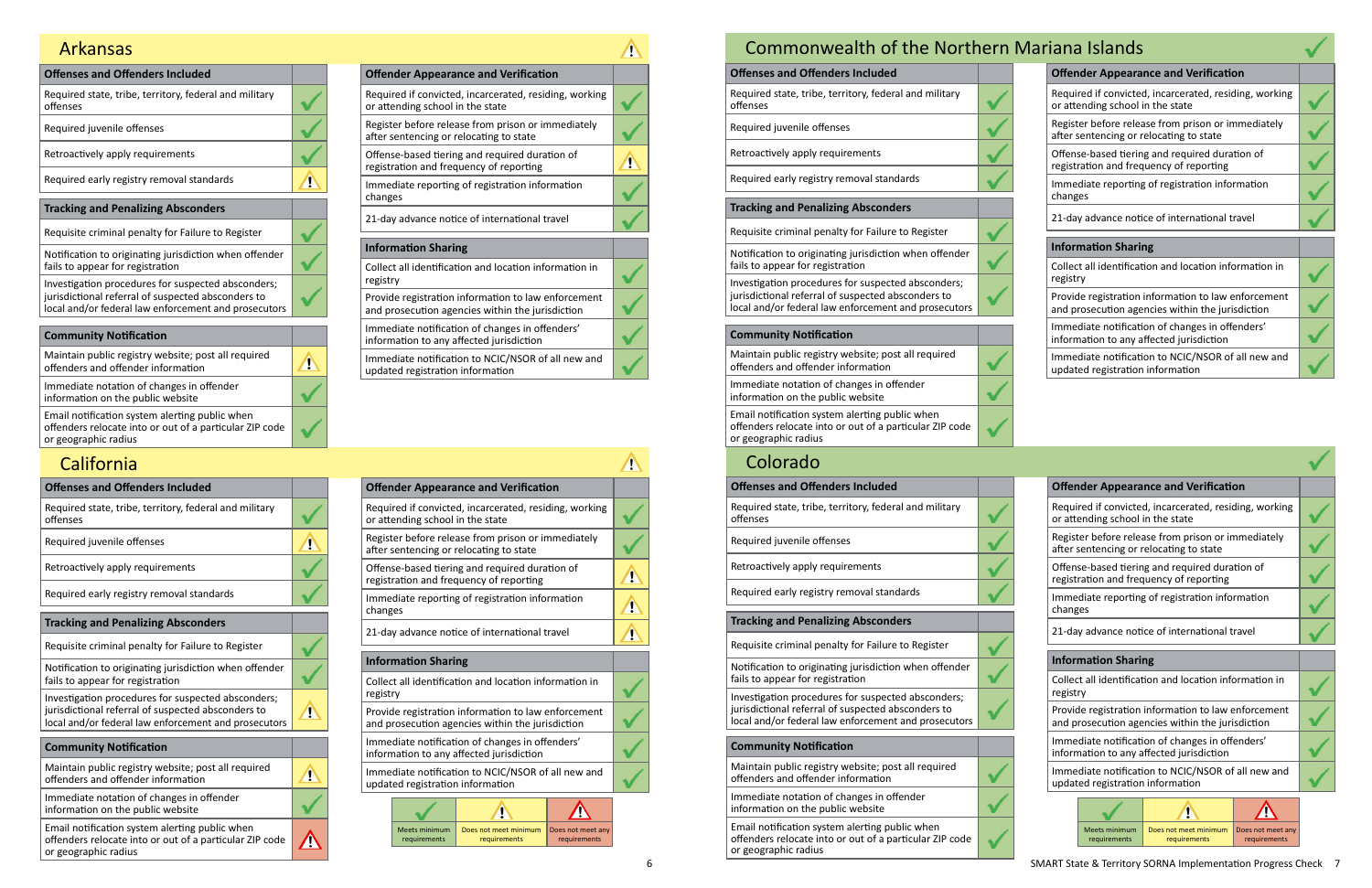## **Connecticut**

| <b>Offenses and Offenders Included</b>                                                                                                                           |  |
|------------------------------------------------------------------------------------------------------------------------------------------------------------------|--|
| Required state, tribe, territory, federal and military<br>offenses                                                                                               |  |
| Required juvenile offenses                                                                                                                                       |  |
| Retroactively apply requirements                                                                                                                                 |  |
| Required early registry removal standards                                                                                                                        |  |
| <b>Tracking and Penalizing Absconders</b>                                                                                                                        |  |
| Requisite criminal penalty for Failure to Register                                                                                                               |  |
| Notification to originating jurisdiction when offender<br>fails to appear for registration                                                                       |  |
| Investigation procedures for suspected absconders;<br>jurisdictional referral of suspected absconders to<br>local and/or federal law enforcement and prosecutors |  |
|                                                                                                                                                                  |  |
| <b>Community Notification</b>                                                                                                                                    |  |
|                                                                                                                                                                  |  |

| <b>Offender Appearance and Verification</b>                                                             |  |
|---------------------------------------------------------------------------------------------------------|--|
| Required if convicted, incarcerated, residing, working<br>or attending school in the state              |  |
| Register before release from prison or immediately<br>after sentencing or relocating to state           |  |
| Offense-based tiering and required duration of<br>registration and frequency of reporting               |  |
| Immediate reporting of registration information<br>changes                                              |  |
| 21-day advance notice of international travel                                                           |  |
| <b>Information Sharing</b>                                                                              |  |
| Collect all identification and location information in<br>registry                                      |  |
| Provide registration information to law enforcement<br>and prosecution agencies within the jurisdiction |  |
|                                                                                                         |  |

Immediate notification of changes in offenders' information to any affected jurisdiction Immediate notification to NCIC/NSOR of all new and

updated registration information

| Maintain public registry website; post all required<br>offenders and offender information                                         |
|-----------------------------------------------------------------------------------------------------------------------------------|
| Immediate notation of changes in offender<br>information on the public website                                                    |
| Email notification system alerting public when<br>offenders relocate into or out of a particular ZIP code<br>or geographic radius |

| <b>Offenses and Offenders Included</b>                                                                     |  |                                                                                        |                                      | <b>Offender Appearance and Verification</b>                                                    |                          |
|------------------------------------------------------------------------------------------------------------|--|----------------------------------------------------------------------------------------|--------------------------------------|------------------------------------------------------------------------------------------------|--------------------------|
| Required state, tribe, territory, federal and military<br>offenses                                         |  |                                                                                        | or attending school in the state     | Required if convicted, incarcerated, residing,                                                 |                          |
| Required juvenile offenses                                                                                 |  |                                                                                        |                                      | Register before release from prison or immer<br>after sentencing or relocating to state        |                          |
| Retroactively apply requirements                                                                           |  | Offense-based tiering and required duration<br>registration and frequency of reporting |                                      |                                                                                                |                          |
| Required early registry removal standards                                                                  |  | changes                                                                                |                                      | Immediate reporting of registration informat                                                   |                          |
| <b>Tracking and Penalizing Absconders</b>                                                                  |  |                                                                                        |                                      |                                                                                                |                          |
| Requisite criminal penalty for Failure to Register                                                         |  |                                                                                        |                                      | 21-day advance notice of international travel                                                  |                          |
| Notification to originating jurisdiction when offender                                                     |  |                                                                                        | <b>Information Sharing</b>           |                                                                                                |                          |
| fails to appear for registration                                                                           |  |                                                                                        |                                      | Collect all identification and location informa                                                |                          |
| Investigation procedures for suspected absconders;                                                         |  | registry                                                                               |                                      |                                                                                                |                          |
| jurisdictional referral of suspected absconders to<br>local and/or federal law enforcement and prosecutors |  |                                                                                        |                                      | Provide registration information to law enfor<br>and prosecution agencies within the jurisdict |                          |
| <b>Community Notification</b>                                                                              |  |                                                                                        |                                      | Immediate notification of changes in offende<br>information to any affected jurisdiction       |                          |
| Maintain public registry website; post all required<br>offenders and offender information                  |  |                                                                                        | updated registration information     | Immediate notification to NCIC/NSOR of all n                                                   |                          |
| Immediate notation of changes in offender<br>information on the public website                             |  |                                                                                        |                                      |                                                                                                |                          |
| Email notification system alerting public when<br>offenders relocate into or out of a particular ZIP code  |  |                                                                                        | <b>Meets minimum</b><br>requirements | Does not meet minimum<br>requirements                                                          | Does <sub>1</sub><br>req |

or geographic radius

## Delaware

| <b>Offender Appearance and Verification</b>                                                             |  |
|---------------------------------------------------------------------------------------------------------|--|
| Required if convicted, incarcerated, residing, working<br>or attending school in the state              |  |
| Register before release from prison or immediately<br>after sentencing or relocating to state           |  |
| Offense-based tiering and required duration of<br>registration and frequency of reporting               |  |
| Immediate reporting of registration information<br>changes                                              |  |
| 21-day advance notice of international travel                                                           |  |
| <b>Information Sharing</b>                                                                              |  |
| Collect all identification and location information in<br>registry                                      |  |
| Provide registration information to law enforcement<br>and prosecution agencies within the jurisdiction |  |
| Immediate notification of changes in offenders'<br>information to any affected jurisdiction             |  |
| Immediate notification to NCIC/NSOR of all new and<br>updated registration information                  |  |

|                                                                                            |                                  | <b>Offender Appearance and Verification</b>                                                             |                   |  |
|--------------------------------------------------------------------------------------------|----------------------------------|---------------------------------------------------------------------------------------------------------|-------------------|--|
| Required if convicted, incarcerated, residing, working<br>or attending school in the state |                                  |                                                                                                         |                   |  |
|                                                                                            |                                  | Register before release from prison or immediately<br>after sentencing or relocating to state           |                   |  |
|                                                                                            |                                  | Offense-based tiering and required duration of<br>registration and frequency of reporting               |                   |  |
| changes                                                                                    |                                  | Immediate reporting of registration information                                                         |                   |  |
|                                                                                            |                                  | 21-day advance notice of international travel                                                           |                   |  |
|                                                                                            | <b>Information Sharing</b>       |                                                                                                         |                   |  |
|                                                                                            |                                  |                                                                                                         |                   |  |
| registry                                                                                   |                                  | Collect all identification and location information in                                                  |                   |  |
|                                                                                            |                                  | Provide registration information to law enforcement<br>and prosecution agencies within the jurisdiction |                   |  |
|                                                                                            |                                  | Immediate notification of changes in offenders'<br>information to any affected jurisdiction             |                   |  |
|                                                                                            | updated registration information | Immediate notification to NCIC/NSOR of all new and                                                      |                   |  |
|                                                                                            |                                  |                                                                                                         |                   |  |
|                                                                                            | <b>Meets minimum</b>             | Does not meet minimum                                                                                   | Does not meet any |  |

| <b>Offenses and Offenders Included</b>                                                                                                                           |            | <b>Offender Appearance and Verification</b>                                                                |
|------------------------------------------------------------------------------------------------------------------------------------------------------------------|------------|------------------------------------------------------------------------------------------------------------|
| Required state, tribe, territory, federal and military<br>offenses                                                                                               | Ţ          | Required if convicted, incarcerated, residing,<br>or attending school in the state                         |
| Required juvenile offenses                                                                                                                                       | <u>^</u>   | Register before release from prison or immed<br>after sentencing or relocating to state                    |
| Retroactively apply requirements                                                                                                                                 |            | Offense-based tiering and required duration<br>registration and frequency of reporting                     |
| Required early registry removal standards                                                                                                                        | 4          | Immediate reporting of registration informat<br>changes                                                    |
| <b>Tracking and Penalizing Absconders</b>                                                                                                                        |            |                                                                                                            |
| Requisite criminal penalty for Failure to Register                                                                                                               |            | 21-day advance notice of international travel                                                              |
| Notification to originating jurisdiction when offender<br>fails to appear for registration                                                                       | $\sqrt{2}$ | <b>Information Sharing</b><br>Collect all identification and location informa                              |
| Investigation procedures for suspected absconders;                                                                                                               |            | registry                                                                                                   |
| jurisdictional referral of suspected absconders to<br>local and/or federal law enforcement and prosecutors                                                       |            | Provide registration information to law enfor<br>and prosecution agencies within the jurisdict             |
| <b>Community Notification</b>                                                                                                                                    |            | Immediate notification of changes in offende<br>information to any affected jurisdiction                   |
| Maintain public registry website; post all required<br>offenders and offender information                                                                        | Ţ          | Immediate notification to NCIC/NSOR of all n<br>updated registration information                           |
| Immediate notation of changes in offender<br>information on the public website                                                                                   |            |                                                                                                            |
| Email notification system alerting public when<br>offenders relocate into or out of a particular ZIP code<br>or geographic radius                                |            |                                                                                                            |
| <b>Florida</b>                                                                                                                                                   |            |                                                                                                            |
| <b>Offenses and Offenders Included</b>                                                                                                                           |            | <b>Offender Appearance and Verification</b>                                                                |
| Required state, tribe, territory, federal and military<br>offenses                                                                                               |            | Required if convicted, incarcerated, residing,<br>or attending school in the state                         |
| Required juvenile offenses                                                                                                                                       |            | Register before release from prison or immed<br>after sentencing or relocating to state                    |
| Retroactively apply requirements                                                                                                                                 |            | Offense-based tiering and required duration<br>registration and frequency of reporting                     |
| Required early registry removal standards                                                                                                                        |            | Immediate reporting of registration informat<br>changes                                                    |
| <b>Tracking and Penalizing Absconders</b>                                                                                                                        |            |                                                                                                            |
| Requisite criminal penalty for Failure to Register                                                                                                               |            | 21-day advance notice of international travel                                                              |
| Notification to originating jurisdiction when offender<br>fails to appear for registration                                                                       |            | <b>Information Sharing</b><br>Collect all identification and location informa                              |
| Investigation procedures for suspected absconders;<br>jurisdictional referral of suspected absconders to<br>local and/or federal law enforcement and prosecutors |            | registry<br>Provide registration information to law enfor<br>and prosecution agencies within the jurisdict |
| <b>Community Notification</b>                                                                                                                                    |            | Immediate notification of changes in offende                                                               |
| Maintain public registry website; post all required<br>offenders and offender information                                                                        |            | information to any affected jurisdiction<br>Immediate notification to NCIC/NSOR of all n                   |
| Immediate notation of changes in offender<br>information on the public website                                                                                   |            | updated registration information                                                                           |
| Email notification system alerting public when                                                                                                                   |            | <b>Meets minimum</b><br>Does not meet minimum<br>Does                                                      |
| offenders relocate into or out of a particular ZIP code                                                                                                          |            | requirements<br>requirements<br>req                                                                        |

 $\vert$  or geographic radius

## District of Columbia

| <b>Offender Appearance and Verification</b><br>Required if convicted, incarcerated, residing, working                             |  |  |  |  |
|-----------------------------------------------------------------------------------------------------------------------------------|--|--|--|--|
| or attending school in the state<br>Register before release from prison or immediately<br>after sentencing or relocating to state |  |  |  |  |
| Offense-based tiering and required duration of<br>registration and frequency of reporting                                         |  |  |  |  |
| Immediate reporting of registration information<br>changes                                                                        |  |  |  |  |
|                                                                                                                                   |  |  |  |  |
| 21-day advance notice of international travel                                                                                     |  |  |  |  |
| <b>Information Sharing</b>                                                                                                        |  |  |  |  |
| Collect all identification and location information in<br>registry                                                                |  |  |  |  |
| Provide registration information to law enforcement<br>and prosecution agencies within the jurisdiction                           |  |  |  |  |
| Immediate notification of changes in offenders'<br>information to any affected jurisdiction                                       |  |  |  |  |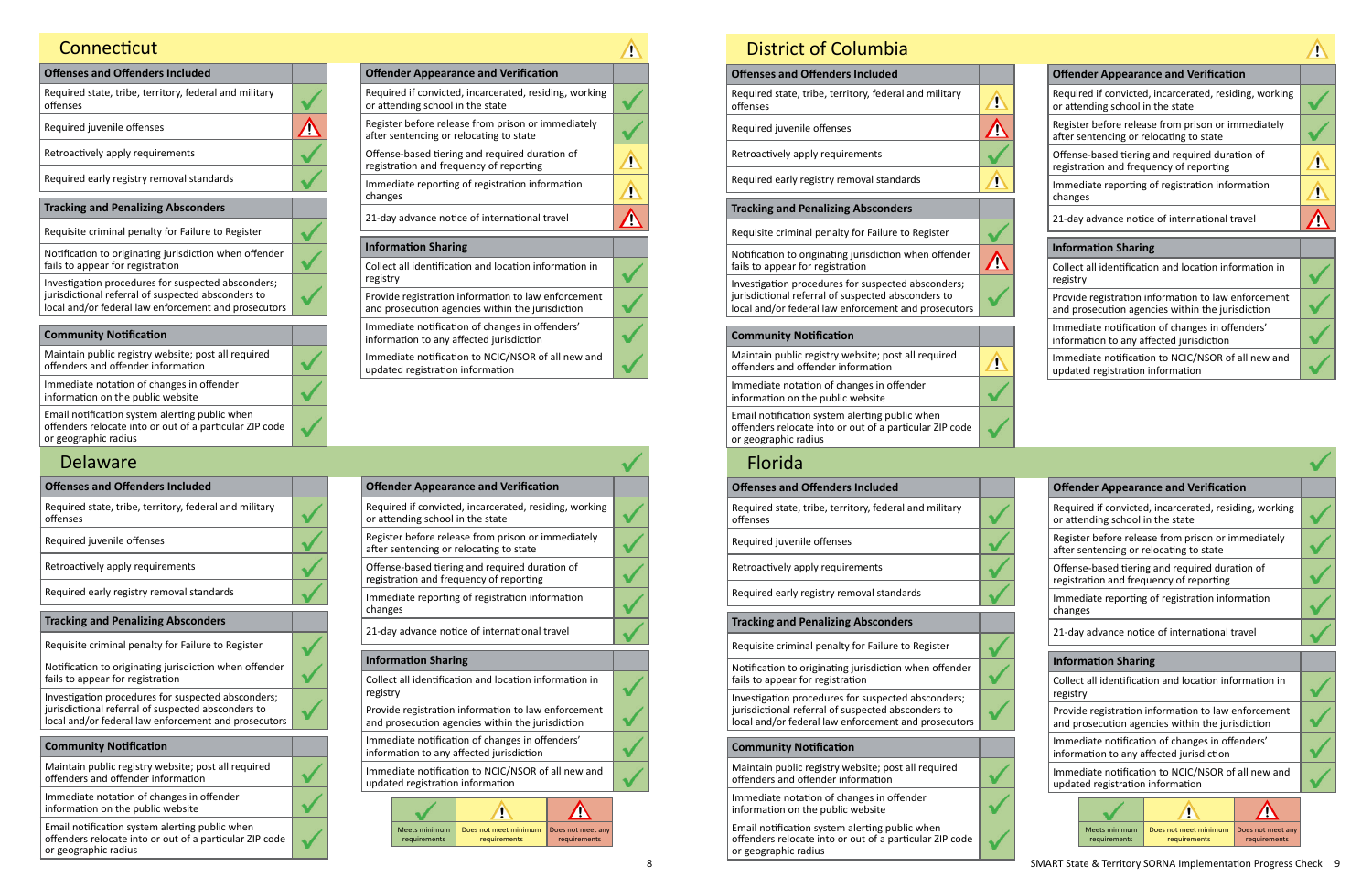| <b>Offender Appearance and Verification</b>                                                             |  |
|---------------------------------------------------------------------------------------------------------|--|
| Required if convicted, incarcerated, residing, working<br>or attending school in the state              |  |
| Register before release from prison or immediately<br>after sentencing or relocating to state           |  |
| Offense-based tiering and required duration of<br>registration and frequency of reporting               |  |
| Immediate reporting of registration information<br>changes                                              |  |
| 21-day advance notice of international travel                                                           |  |
| <b>Information Sharing</b>                                                                              |  |
| Collect all identification and location information in<br>registry                                      |  |
| Provide registration information to law enforcement<br>and prosecution agencies within the jurisdiction |  |
|                                                                                                         |  |

| Investigation procedures for suspected absconders;   |
|------------------------------------------------------|
| jurisdictional referral of suspected absconders to   |
| local and/or federal law enforcement and prosecutors |
|                                                      |

Immediate notification of changes in offenders' information to any affected jurisdiction

Immediate notification to NCIC/NSOR of all new and updated registration information

| <b>Community Notification</b>                                                                                                     |  |
|-----------------------------------------------------------------------------------------------------------------------------------|--|
| Maintain public registry website; post all required<br>offenders and offender information                                         |  |
| Immediate notation of changes in offender<br>information on the public website                                                    |  |
| Email notification system alerting public when<br>offenders relocate into or out of a particular ZIP code<br>or geographic radius |  |

N

# Georgia

| <b>Offenses and Offenders Included</b>                                                                     |  |  | <b>Offender Appearance and Verification</b>                                                    |
|------------------------------------------------------------------------------------------------------------|--|--|------------------------------------------------------------------------------------------------|
| Required state, tribe, territory, federal and military<br>offenses                                         |  |  | Required if convicted, incarcerated, residing,<br>or attending school in the state             |
| Required juvenile offenses                                                                                 |  |  | Register before release from prison or immed<br>after sentencing or relocating to state        |
| Retroactively apply requirements                                                                           |  |  | Offense-based tiering and required duration<br>registration and frequency of reporting         |
| Required early registry removal standards                                                                  |  |  | Immediate reporting of registration informat<br>changes                                        |
| <b>Tracking and Penalizing Absconders</b>                                                                  |  |  |                                                                                                |
| Requisite criminal penalty for Failure to Register                                                         |  |  | 21-day advance notice of international travel                                                  |
| Notification to originating jurisdiction when offender                                                     |  |  | <b>Information Sharing</b>                                                                     |
| fails to appear for registration                                                                           |  |  | Collect all identification and location informa                                                |
| Investigation procedures for suspected absconders;                                                         |  |  | registry                                                                                       |
| jurisdictional referral of suspected absconders to<br>local and/or federal law enforcement and prosecutors |  |  | Provide registration information to law enfor<br>and prosecution agencies within the jurisdict |
| <b>Community Notification</b>                                                                              |  |  | Immediate notification of changes in offende<br>information to any affected jurisdiction       |
| Maintain public registry website; post all required<br>offenders and offender information                  |  |  | Immediate notification to NCIC/NSOR of all n<br>updated registration information               |
| Immediate notation of changes in offender<br>information on the public website                             |  |  |                                                                                                |
| Email notification system alerting public when                                                             |  |  | <b>Meets minimum</b><br>Does not meet minimum<br>Does n                                        |

| or geographic radius                                    |
|---------------------------------------------------------|
| offenders relocate into or out of a particular ZIP code |
| Lindii notincation system alerting public writer        |

## Guam

| <b>Offender Appearance and Verification</b>                                                             |  |
|---------------------------------------------------------------------------------------------------------|--|
| Required if convicted, incarcerated, residing, working<br>or attending school in the state              |  |
| Register before release from prison or immediately<br>after sentencing or relocating to state           |  |
| Offense-based tiering and required duration of<br>registration and frequency of reporting               |  |
| Immediate reporting of registration information<br>changes                                              |  |
| 21-day advance notice of international travel                                                           |  |
| <b>Information Sharing</b>                                                                              |  |
| Collect all identification and location information in<br>registry                                      |  |
| Provide registration information to law enforcement<br>and prosecution agencies within the jurisdiction |  |
| Immediate notification of changes in offenders'                                                         |  |

|          |                                  | <b>Offender Appearance and Verification</b>                                                             |                   |  |
|----------|----------------------------------|---------------------------------------------------------------------------------------------------------|-------------------|--|
|          | or attending school in the state | Required if convicted, incarcerated, residing, working                                                  |                   |  |
|          |                                  | Register before release from prison or immediately<br>after sentencing or relocating to state           |                   |  |
|          |                                  | Offense-based tiering and required duration of<br>registration and frequency of reporting               |                   |  |
| changes  |                                  | Immediate reporting of registration information                                                         |                   |  |
|          |                                  | 21-day advance notice of international travel                                                           |                   |  |
|          | <b>Information Sharing</b>       |                                                                                                         |                   |  |
| registry |                                  | Collect all identification and location information in                                                  |                   |  |
|          |                                  | Provide registration information to law enforcement<br>and prosecution agencies within the jurisdiction |                   |  |
|          |                                  | Immediate notification of changes in offenders'<br>information to any affected jurisdiction             |                   |  |
|          | updated registration information | Immediate notification to NCIC/NSOR of all new and                                                      |                   |  |
|          |                                  |                                                                                                         |                   |  |
|          | Meets minimum                    | Does not meet minimum                                                                                   | Does not meet any |  |
|          |                                  |                                                                                                         | requirements      |  |

information to any affected jurisdiction Immediate notification to NCIC/NSOR of all new and updated registration information

| <b>Hawaii</b>                                                                                                                     |                                                                                                |
|-----------------------------------------------------------------------------------------------------------------------------------|------------------------------------------------------------------------------------------------|
| <b>Offenses and Offenders Included</b>                                                                                            | <b>Offender Appearance and Verification</b>                                                    |
| Required state, tribe, territory, federal and military<br>offenses                                                                | Required if convicted, incarcerated, residing,<br>or attending school in the state             |
| Required juvenile offenses                                                                                                        | Register before release from prison or immed<br>after sentencing or relocating to state        |
| Retroactively apply requirements                                                                                                  | Offense-based tiering and required duration<br>registration and frequency of reporting         |
| Required early registry removal standards                                                                                         | Immediate reporting of registration informat<br>changes                                        |
| <b>Tracking and Penalizing Absconders</b>                                                                                         | 21-day advance notice of international travel                                                  |
| Requisite criminal penalty for Failure to Register                                                                                |                                                                                                |
| Notification to originating jurisdiction when offender<br>fails to appear for registration                                        | <b>Information Sharing</b><br>Collect all identification and location informa                  |
| Investigation procedures for suspected absconders;                                                                                | registry                                                                                       |
| jurisdictional referral of suspected absconders to<br>local and/or federal law enforcement and prosecutors                        | Provide registration information to law enfor<br>and prosecution agencies within the jurisdict |
| <b>Community Notification</b>                                                                                                     | Immediate notification of changes in offende<br>information to any affected jurisdiction       |
| Maintain public registry website; post all required<br>offenders and offender information                                         | Immediate notification to NCIC/NSOR of all n<br>updated registration information               |
| Immediate notation of changes in offender<br>information on the public website                                                    |                                                                                                |
| Email notification system alerting public when<br>offenders relocate into or out of a particular ZIP code<br>or geographic radius |                                                                                                |
| Idaho                                                                                                                             |                                                                                                |
| <b>Offenses and Offenders Included</b>                                                                                            | <b>Offender Appearance and Verification</b>                                                    |
| Required state, tribe, territory, federal and military<br>offenses                                                                | Required if convicted, incarcerated, residing,<br>or attending school in the state             |
| Required juvenile offenses                                                                                                        | Register before release from prison or immed<br>after sentencing or relocating to state        |
| Retroactively apply requirements                                                                                                  | Offense-based tiering and required duration<br>registration and frequency of reporting         |
| Required early registry removal standards                                                                                         | Immediate reporting of registration informat<br>changes                                        |
| <b>Tracking and Penalizing Absconders</b>                                                                                         | 21-day advance notice of international travel                                                  |
| Requisite criminal penalty for Failure to Register                                                                                |                                                                                                |
| Notification to originating jurisdiction when offender                                                                            | <b>Information Sharing</b>                                                                     |
| fails to appear for registration<br>Investigation procedures for suspected absconders;                                            | Collect all identification and location informa<br>registry                                    |
| jurisdictional referral of suspected absconders to<br>local and/or federal law enforcement and prosecutors                        | Provide registration information to law enfor<br>and prosecution agencies within the jurisdict |
| <b>Community Notification</b>                                                                                                     | Immediate notification of changes in offende<br>information to any affected jurisdiction       |
| Maintain public registry website; post all required<br>offenders and offender information                                         | Immediate notification to NCIC/NSOR of all n<br>updated registration information               |

| <b>Offender Appearance and Verification</b>                                                             |  |  |
|---------------------------------------------------------------------------------------------------------|--|--|
| Required if convicted, incarcerated, residing, working<br>or attending school in the state              |  |  |
| Register before release from prison or immediately<br>after sentencing or relocating to state           |  |  |
| Offense-based tiering and required duration of<br>registration and frequency of reporting               |  |  |
| Immediate reporting of registration information<br>changes                                              |  |  |
| 21-day advance notice of international travel                                                           |  |  |
| <b>Information Sharing</b>                                                                              |  |  |
| Collect all identification and location information in<br>registry                                      |  |  |
| Provide registration information to law enforcement<br>and prosecution agencies within the jurisdiction |  |  |
| Immediate notification of changes in offenders'<br>information to any affected jurisdiction             |  |  |
| Immediate notification to NCIC/NSOR of all new and<br>updated registration information                  |  |  |
|                                                                                                         |  |  |

Immediate notation of changes in offender information on the public website

Email notification system alerting public when offenders relocate into or out of a particular ZIP code or geographic radius

Meets minimum requirements

 $\checkmark$ 

Does not meet minimum requirements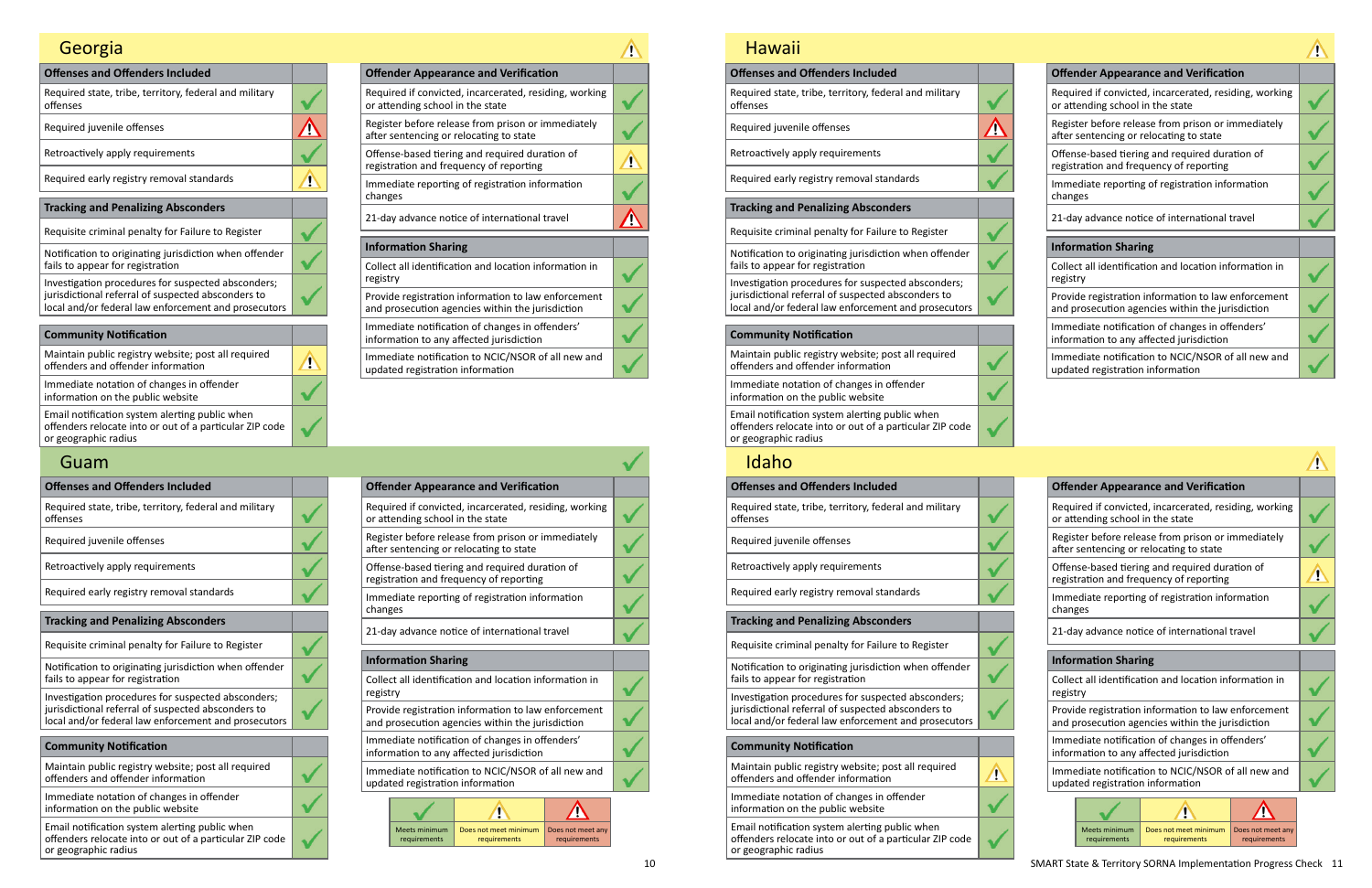| <b>Offenses and Offenders Included</b>                                                                                                                           |  |
|------------------------------------------------------------------------------------------------------------------------------------------------------------------|--|
| Required state, tribe, territory, federal and military<br>offenses                                                                                               |  |
| Required juvenile offenses                                                                                                                                       |  |
| Retroactively apply requirements                                                                                                                                 |  |
| Required early registry removal standards                                                                                                                        |  |
| <b>Tracking and Penalizing Absconders</b>                                                                                                                        |  |
| Requisite criminal penalty for Failure to Register                                                                                                               |  |
| Notification to originating jurisdiction when offender<br>fails to appear for registration                                                                       |  |
| Investigation procedures for suspected absconders;<br>jurisdictional referral of suspected absconders to<br>local and/or federal law enforcement and prosecutors |  |
| . ده کانام ۱۸ براز در ده د                                                                                                                                       |  |

п

<u>V</u>

| <b>Offender Appearance and Verification</b>                                                             |  |
|---------------------------------------------------------------------------------------------------------|--|
| Required if convicted, incarcerated, residing, working<br>or attending school in the state              |  |
| Register before release from prison or immediately<br>after sentencing or relocating to state           |  |
| Offense-based tiering and required duration of<br>registration and frequency of reporting               |  |
| Immediate reporting of registration information<br>changes                                              |  |
| 21-day advance notice of international travel                                                           |  |
| <b>Information Sharing</b>                                                                              |  |
| Collect all identification and location information in<br>registry                                      |  |
| Provide registration information to law enforcement<br>and prosecution agencies within the jurisdiction |  |
| Immediate notification of changes in offenders'<br>information to any affected jurisdiction             |  |
| Immediate notification to NCIC/NSOR of all new and<br>updated registration information                  |  |

| Community Nothication                                                                                                             |  |
|-----------------------------------------------------------------------------------------------------------------------------------|--|
| Maintain public registry website; post all required<br>offenders and offender information                                         |  |
| Immediate notation of changes in offender<br>information on the public website                                                    |  |
| Email notification system alerting public when<br>offenders relocate into or out of a particular ZIP code<br>or geographic radius |  |

## Illinois

| <b>Offenses and Offenders Included</b>                                                                                                                           |            |                                                                                          |          |                                  | <b>Offender Appearance and Verification</b>                                                    |                          |
|------------------------------------------------------------------------------------------------------------------------------------------------------------------|------------|------------------------------------------------------------------------------------------|----------|----------------------------------|------------------------------------------------------------------------------------------------|--------------------------|
| Required state, tribe, territory, federal and military<br>offenses                                                                                               |            |                                                                                          |          | or attending school in the state | Required if convicted, incarcerated, residing,                                                 |                          |
| Required juvenile offenses                                                                                                                                       | Ţ          | Register before release from prison or immed<br>after sentencing or relocating to state  |          |                                  |                                                                                                |                          |
| Retroactively apply requirements                                                                                                                                 |            | Offense-based tiering and required duration<br>registration and frequency of reporting   |          |                                  |                                                                                                |                          |
| Required early registry removal standards                                                                                                                        | Ţ          | Immediate reporting of registration informat<br>changes                                  |          |                                  |                                                                                                |                          |
| <b>Tracking and Penalizing Absconders</b>                                                                                                                        |            |                                                                                          |          |                                  |                                                                                                |                          |
| Requisite criminal penalty for Failure to Register                                                                                                               |            |                                                                                          |          |                                  | 21-day advance notice of international travel                                                  |                          |
| Notification to originating jurisdiction when offender                                                                                                           |            |                                                                                          |          | <b>Information Sharing</b>       |                                                                                                |                          |
| fails to appear for registration                                                                                                                                 | <u>/I)</u> |                                                                                          |          |                                  | Collect all identification and location informa                                                |                          |
| Investigation procedures for suspected absconders;<br>jurisdictional referral of suspected absconders to<br>local and/or federal law enforcement and prosecutors |            |                                                                                          | registry |                                  | Provide registration information to law enfor<br>and prosecution agencies within the jurisdict |                          |
| <b>Community Notification</b>                                                                                                                                    |            | Immediate notification of changes in offende<br>information to any affected jurisdiction |          |                                  |                                                                                                |                          |
| Maintain public registry website; post all required<br>offenders and offender information                                                                        |            | Immediate notification to NCIC/NSOR of all n<br>updated registration information         |          |                                  |                                                                                                |                          |
| Immediate notation of changes in offender<br>information on the public website                                                                                   |            |                                                                                          |          |                                  |                                                                                                |                          |
| Email notification system alerting public when<br>offenders relocate into or out of a particular ZIP code<br>or geographic radius                                |            |                                                                                          |          | Meets minimum<br>requirements    | Does not meet minimum<br>requirements                                                          | Does <sub>1</sub><br>req |

## Indiana

| <b>Offender Appearance and Verification</b>                                                             |  |
|---------------------------------------------------------------------------------------------------------|--|
| Required if convicted, incarcerated, residing, working<br>or attending school in the state              |  |
| Register before release from prison or immediately<br>after sentencing or relocating to state           |  |
| Offense-based tiering and required duration of<br>registration and frequency of reporting               |  |
| Immediate reporting of registration information<br>changes                                              |  |
| 21-day advance notice of international travel                                                           |  |
| <b>Information Sharing</b>                                                                              |  |
| Collect all identification and location information in<br>registry                                      |  |
| Provide registration information to law enforcement<br>and prosecution agencies within the jurisdiction |  |
| Immediate notification of changes in offenders'<br>information to any affected jurisdiction             |  |
| $Immod, to$ notification to $NCIC/NICOB$ of all now and                                                 |  |

|                                                                                                         |                                  | <b>Offender Appearance and Verification</b>                                                   |                   |  |
|---------------------------------------------------------------------------------------------------------|----------------------------------|-----------------------------------------------------------------------------------------------|-------------------|--|
|                                                                                                         | or attending school in the state | Required if convicted, incarcerated, residing, working                                        |                   |  |
|                                                                                                         |                                  | Register before release from prison or immediately<br>after sentencing or relocating to state |                   |  |
|                                                                                                         |                                  | Offense-based tiering and required duration of<br>registration and frequency of reporting     |                   |  |
| changes                                                                                                 |                                  | Immediate reporting of registration information                                               |                   |  |
| 21-day advance notice of international travel                                                           |                                  |                                                                                               |                   |  |
| <b>Information Sharing</b>                                                                              |                                  |                                                                                               |                   |  |
| Collect all identification and location information in<br>registry                                      |                                  |                                                                                               |                   |  |
| Provide registration information to law enforcement<br>and prosecution agencies within the jurisdiction |                                  |                                                                                               |                   |  |
| Immediate notification of changes in offenders'<br>information to any affected jurisdiction             |                                  |                                                                                               |                   |  |
| Immediate notification to NCIC/NSOR of all new and<br>updated registration information                  |                                  |                                                                                               |                   |  |
|                                                                                                         |                                  |                                                                                               |                   |  |
|                                                                                                         | <b>Meets minimum</b>             | Does not meet minimum                                                                         | Does not meet any |  |
|                                                                                                         | requirements                     | requirements                                                                                  | requirements      |  |
|                                                                                                         |                                  |                                                                                               |                   |  |

Immediate notification to NCIC/NSOR of all new and updated registration information

## Iowa

| IUWd                                                                                                                              |              |                                                                                        |          |                                  |                                                                                                |             |
|-----------------------------------------------------------------------------------------------------------------------------------|--------------|----------------------------------------------------------------------------------------|----------|----------------------------------|------------------------------------------------------------------------------------------------|-------------|
| <b>Offenses and Offenders Included</b>                                                                                            |              |                                                                                        |          |                                  | <b>Offender Appearance and Verification</b>                                                    |             |
| Required state, tribe, territory, federal and military<br>offenses                                                                |              |                                                                                        |          | or attending school in the state | Required if convicted, incarcerated, residing,                                                 |             |
| Required juvenile offenses                                                                                                        |              |                                                                                        |          |                                  | Register before release from prison or immed<br>after sentencing or relocating to state        |             |
| Retroactively apply requirements                                                                                                  |              |                                                                                        |          |                                  | Offense-based tiering and required duration<br>registration and frequency of reporting         |             |
| Required early registry removal standards                                                                                         | $\mathbf{r}$ |                                                                                        | changes  |                                  | Immediate reporting of registration informat                                                   |             |
| <b>Tracking and Penalizing Absconders</b>                                                                                         |              |                                                                                        |          |                                  | 21-day advance notice of international travel                                                  |             |
| Requisite criminal penalty for Failure to Register                                                                                |              |                                                                                        |          |                                  |                                                                                                |             |
| Notification to originating jurisdiction when offender<br>fails to appear for registration                                        |              |                                                                                        |          | <b>Information Sharing</b>       | Collect all identification and location informa                                                |             |
| Investigation procedures for suspected absconders;                                                                                |              |                                                                                        | registry |                                  |                                                                                                |             |
| jurisdictional referral of suspected absconders to<br>local and/or federal law enforcement and prosecutors                        |              |                                                                                        |          |                                  | Provide registration information to law enfor<br>and prosecution agencies within the jurisdict |             |
| <b>Community Notification</b>                                                                                                     |              |                                                                                        |          |                                  | Immediate notification of changes in offende<br>information to any affected jurisdiction       |             |
| Maintain public registry website; post all required<br>offenders and offender information                                         |              |                                                                                        |          | updated registration information | Immediate notification to NCIC/NSOR of all n                                                   |             |
| Immediate notation of changes in offender<br>information on the public website                                                    |              |                                                                                        |          |                                  |                                                                                                |             |
| Email notification system alerting public when<br>offenders relocate into or out of a particular ZIP code<br>or geographic radius |              |                                                                                        |          |                                  |                                                                                                |             |
| <b>Kansas</b>                                                                                                                     |              |                                                                                        |          |                                  |                                                                                                |             |
| <b>Offenses and Offenders Included</b>                                                                                            |              |                                                                                        |          |                                  | <b>Offender Appearance and Verification</b>                                                    |             |
| Required state, tribe, territory, federal and military<br>offenses                                                                |              |                                                                                        |          | or attending school in the state | Required if convicted, incarcerated, residing,                                                 |             |
| Required juvenile offenses                                                                                                        |              |                                                                                        |          |                                  | Register before release from prison or immed<br>after sentencing or relocating to state        |             |
| Retroactively apply requirements                                                                                                  |              | Offense-based tiering and required duration<br>registration and frequency of reporting |          |                                  |                                                                                                |             |
| Required early registry removal standards                                                                                         |              |                                                                                        | changes  |                                  | Immediate reporting of registration informat                                                   |             |
| <b>Tracking and Penalizing Absconders</b>                                                                                         |              |                                                                                        |          |                                  | 21-day advance notice of international travel                                                  |             |
| Requisite criminal penalty for Failure to Register                                                                                |              |                                                                                        |          |                                  |                                                                                                |             |
| Notification to originating jurisdiction when offender<br>fails to appear for registration                                        |              |                                                                                        |          | <b>Information Sharing</b>       | Collect all identification and location informa                                                |             |
| Investigation procedures for suspected absconders;                                                                                |              |                                                                                        | registry |                                  |                                                                                                |             |
| jurisdictional referral of suspected absconders to<br>local and/or federal law enforcement and prosecutors                        |              |                                                                                        |          |                                  | Provide registration information to law enfor<br>and prosecution agencies within the jurisdict |             |
| <b>Community Notification</b>                                                                                                     |              |                                                                                        |          |                                  | Immediate notification of changes in offende<br>information to any affected jurisdiction       |             |
| Maintain public registry website; post all required<br>offenders and offender information                                         |              |                                                                                        |          | updated registration information | Immediate notification to NCIC/NSOR of all n                                                   |             |
| Immediate notation of changes in offender<br>information on the public website                                                    |              |                                                                                        |          |                                  | Ţ                                                                                              |             |
| Email notification system alerting public when<br>offenders relocate into or out of a particular ZIP code<br>or geographic radius |              |                                                                                        |          | Meets minimum<br>requirements    | Does not meet minimum<br>requirements                                                          | Does<br>req |

| <b>Offender Appearance and Verification</b>                                                             |  |
|---------------------------------------------------------------------------------------------------------|--|
| Required if convicted, incarcerated, residing, working<br>or attending school in the state              |  |
| Register before release from prison or immediately<br>after sentencing or relocating to state           |  |
| Offense-based tiering and required duration of<br>registration and frequency of reporting               |  |
| Immediate reporting of registration information<br>changes                                              |  |
| 21-day advance notice of international travel                                                           |  |
| <b>Information Sharing</b>                                                                              |  |
| Collect all identification and location information in<br>registry                                      |  |
| Provide registration information to law enforcement<br>and prosecution agencies within the jurisdiction |  |
| Immediate notification of changes in offenders'<br>information to any affected jurisdiction             |  |
| Immediate notification to NCIC/NSOR of all new and<br>updated registration information                  |  |
|                                                                                                         |  |

Does not meet any requirements

 $\checkmark$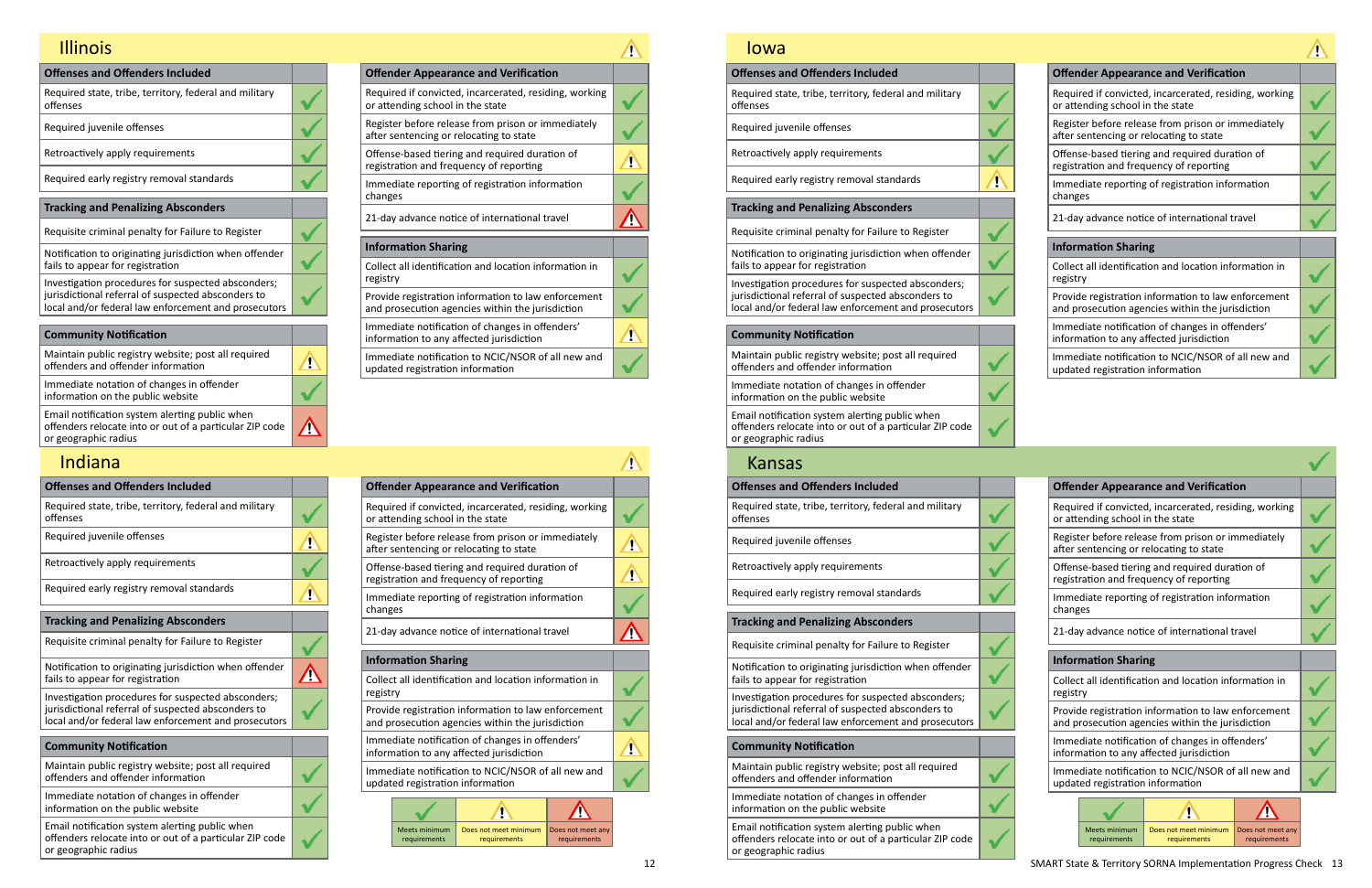| <b>Offenses and Offenders Included</b>                                                                                                                           |  |
|------------------------------------------------------------------------------------------------------------------------------------------------------------------|--|
| Required state, tribe, territory, federal and military<br>offenses                                                                                               |  |
| Required juvenile offenses                                                                                                                                       |  |
| Retroactively apply requirements                                                                                                                                 |  |
| Required early registry removal standards                                                                                                                        |  |
| <b>Tracking and Penalizing Absconders</b>                                                                                                                        |  |
| Requisite criminal penalty for Failure to Register                                                                                                               |  |
| Notification to originating jurisdiction when offender<br>fails to appear for registration                                                                       |  |
| Investigation procedures for suspected absconders;<br>jurisdictional referral of suspected absconders to<br>local and/or federal law enforcement and prosecutors |  |

| <b>Offender Appearance and Verification</b>                                                             |  |
|---------------------------------------------------------------------------------------------------------|--|
| Required if convicted, incarcerated, residing, working<br>or attending school in the state              |  |
| Register before release from prison or immediately<br>after sentencing or relocating to state           |  |
| Offense-based tiering and required duration of<br>registration and frequency of reporting               |  |
| Immediate reporting of registration information<br>changes                                              |  |
| 21-day advance notice of international travel                                                           |  |
| <b>Information Sharing</b>                                                                              |  |
| Collect all identification and location information in<br>registry                                      |  |
| Provide registration information to law enforcement<br>and prosecution agencies within the jurisdiction |  |
| Immediate notification of changes in offenders'<br>information to any affected jurisdiction             |  |
| Immediate notification to NCIC/NSOR of all new and<br>updated registration information                  |  |

| <b>Community Notification</b>                                                                                                     |  |
|-----------------------------------------------------------------------------------------------------------------------------------|--|
| Maintain public registry website; post all required<br>offenders and offender information                                         |  |
| Immediate notation of changes in offender<br>information on the public website                                                    |  |
| Email notification system alerting public when<br>offenders relocate into or out of a particular ZIP code<br>or geographic radius |  |

 $\blacktriangle$ 

 $\Delta$ 

# Kentucky

| <b>Offenses and Offenders Included</b>                                                                                            | <b>Offender Appearance and Verification</b>                                                               |
|-----------------------------------------------------------------------------------------------------------------------------------|-----------------------------------------------------------------------------------------------------------|
| Required state, tribe, territory, federal and military<br>offenses                                                                | Required if convicted, incarcerated, residing,<br>or attending school in the state                        |
| Required juvenile offenses                                                                                                        | Register before release from prison or immer<br>after sentencing or relocating to state                   |
| Retroactively apply requirements                                                                                                  | Offense-based tiering and required duration<br>registration and frequency of reporting                    |
| Required early registry removal standards                                                                                         | Immediate reporting of registration informat<br>changes                                                   |
| <b>Tracking and Penalizing Absconders</b>                                                                                         | 21-day advance notice of international travel                                                             |
| Requisite criminal penalty for Failure to Register                                                                                |                                                                                                           |
| Notification to originating jurisdiction when offender                                                                            | <b>Information Sharing</b>                                                                                |
| fails to appear for registration                                                                                                  | Collect all identification and location informa                                                           |
| Investigation procedures for suspected absconders;                                                                                | registry                                                                                                  |
| jurisdictional referral of suspected absconders to<br>local and/or federal law enforcement and prosecutors                        | Provide registration information to law enfor<br>and prosecution agencies within the jurisdict            |
| <b>Community Notification</b>                                                                                                     | Immediate notification of changes in offende<br>information to any affected jurisdiction                  |
| Maintain public registry website; post all required<br>offenders and offender information                                         | Immediate notification to NCIC/NSOR of all n<br>updated registration information                          |
| Immediate notation of changes in offender<br>information on the public website                                                    |                                                                                                           |
| Email notification system alerting public when<br>offenders relocate into or out of a particular ZIP code<br>or geographic radius | <b>Meets minimum</b><br>Does not meet minimum<br>Does <sub>1</sub><br>requirements<br>requirements<br>req |

## Louisiana

| <b>Offender Appearance and Verification</b>                                                             |  |
|---------------------------------------------------------------------------------------------------------|--|
| Required if convicted, incarcerated, residing, working<br>or attending school in the state              |  |
| Register before release from prison or immediately<br>after sentencing or relocating to state           |  |
| Offense-based tiering and required duration of<br>registration and frequency of reporting               |  |
| Immediate reporting of registration information<br>changes                                              |  |
| 21-day advance notice of international travel                                                           |  |
| <b>Information Sharing</b>                                                                              |  |
| Collect all identification and location information in<br>registry                                      |  |
| Provide registration information to law enforcement<br>and prosecution agencies within the jurisdiction |  |
| Immediate notification of changes in offenders'<br>information to any affected jurisdiction             |  |
| Immediate notification to NCIC/NSOR of all new and<br>updated registration information                  |  |

|         |                                                                                               | <b>Offender Appearance and Verification</b>                                                             |  |  |  |
|---------|-----------------------------------------------------------------------------------------------|---------------------------------------------------------------------------------------------------------|--|--|--|
|         | Required if convicted, incarcerated, residing, working<br>or attending school in the state    |                                                                                                         |  |  |  |
|         | Register before release from prison or immediately<br>after sentencing or relocating to state |                                                                                                         |  |  |  |
|         |                                                                                               | Offense-based tiering and required duration of<br>registration and frequency of reporting               |  |  |  |
| changes |                                                                                               | Immediate reporting of registration information                                                         |  |  |  |
|         |                                                                                               | 21-day advance notice of international travel                                                           |  |  |  |
|         | <b>Information Sharing</b>                                                                    |                                                                                                         |  |  |  |
|         | Collect all identification and location information in<br>registry                            |                                                                                                         |  |  |  |
|         |                                                                                               |                                                                                                         |  |  |  |
|         |                                                                                               | Provide registration information to law enforcement<br>and prosecution agencies within the jurisdiction |  |  |  |
|         |                                                                                               | Immediate notification of changes in offenders'<br>information to any affected jurisdiction             |  |  |  |
|         | updated registration information                                                              | Immediate notification to NCIC/NSOR of all new and                                                      |  |  |  |
|         |                                                                                               |                                                                                                         |  |  |  |

## Maine

| Maine                                                                                                                                                            |  |
|------------------------------------------------------------------------------------------------------------------------------------------------------------------|--|
| <b>Offenses and Offenders Included</b>                                                                                                                           |  |
| Required state, tribe, territory, federal and military<br>offenses                                                                                               |  |
| Required juvenile offenses                                                                                                                                       |  |
| Retroactively apply requirements                                                                                                                                 |  |
| Required early registry removal standards                                                                                                                        |  |
| <b>Tracking and Penalizing Absconders</b>                                                                                                                        |  |
| Requisite criminal penalty for Failure to Register                                                                                                               |  |
| Notification to originating jurisdiction when offender<br>fails to appear for registration                                                                       |  |
| Investigation procedures for suspected absconders;<br>jurisdictional referral of suspected absconders to<br>local and/or federal law enforcement and prosecutors |  |
| <b>Community Notification</b>                                                                                                                                    |  |
| Maintain public registry website; post all required<br>offenders and offender information                                                                        |  |
| Immediate notation of changes in offender<br>information on the public website                                                                                   |  |
| Email notification system alerting public when<br>offenders relocate into or out of a particular ZIP code<br>or geographic radius                                |  |
| Maryland                                                                                                                                                         |  |
| <b>Offenses and Offenders Included</b>                                                                                                                           |  |
|                                                                                                                                                                  |  |

| Required state, tribe, territory, federal and military<br>offenses                                         | Required if convicted, incarcerated, residing,<br>or attending school in the state             |
|------------------------------------------------------------------------------------------------------------|------------------------------------------------------------------------------------------------|
| Required juvenile offenses                                                                                 | Register before release from prison or immed<br>after sentencing or relocating to state        |
| Retroactively apply requirements                                                                           | Offense-based tiering and required duration<br>registration and frequency of reporting         |
| Required early registry removal standards                                                                  | Immediate reporting of registration informat<br>changes                                        |
| <b>Tracking and Penalizing Absconders</b>                                                                  |                                                                                                |
| Requisite criminal penalty for Failure to Register                                                         | 21-day advance notice of international travel                                                  |
| Notification to originating jurisdiction when offender                                                     | <b>Information Sharing</b>                                                                     |
| fails to appear for registration                                                                           | Collect all identification and location informa                                                |
| Investigation procedures for suspected absconders;                                                         | registry                                                                                       |
| jurisdictional referral of suspected absconders to<br>local and/or federal law enforcement and prosecutors | Provide registration information to law enfor<br>and prosecution agencies within the jurisdict |
|                                                                                                            | Immediate notification of changes in offende                                                   |

| <b>Offender Appearance and Verification</b>                                                             |  |  |  |  |
|---------------------------------------------------------------------------------------------------------|--|--|--|--|
| Required if convicted, incarcerated, residing, working<br>or attending school in the state              |  |  |  |  |
| Register before release from prison or immediately<br>after sentencing or relocating to state           |  |  |  |  |
| Offense-based tiering and required duration of<br>registration and frequency of reporting               |  |  |  |  |
| Immediate reporting of registration information<br>changes                                              |  |  |  |  |
| 21-day advance notice of international travel                                                           |  |  |  |  |
| <b>Information Sharing</b>                                                                              |  |  |  |  |
| Collect all identification and location information in<br>registry                                      |  |  |  |  |
| Provide registration information to law enforcement<br>and prosecution agencies within the jurisdiction |  |  |  |  |
| Immediate notification of changes in offenders'<br>information to any affected jurisdiction             |  |  |  |  |
| Immediate notification to NCIC/NSOR of all new and<br>updated registration information                  |  |  |  |  |
|                                                                                                         |  |  |  |  |

#### **Community Notification**

| Maintain public registry website; post all required |
|-----------------------------------------------------|
| offenders and offender information                  |

Immediate notation of changes in offender information on the public website

Email notification system alerting public when offenders relocate into or out of a particular ZIP code or geographic radius

Meets minimum requirements

 $\checkmark$ 

Does not meet minimum requirements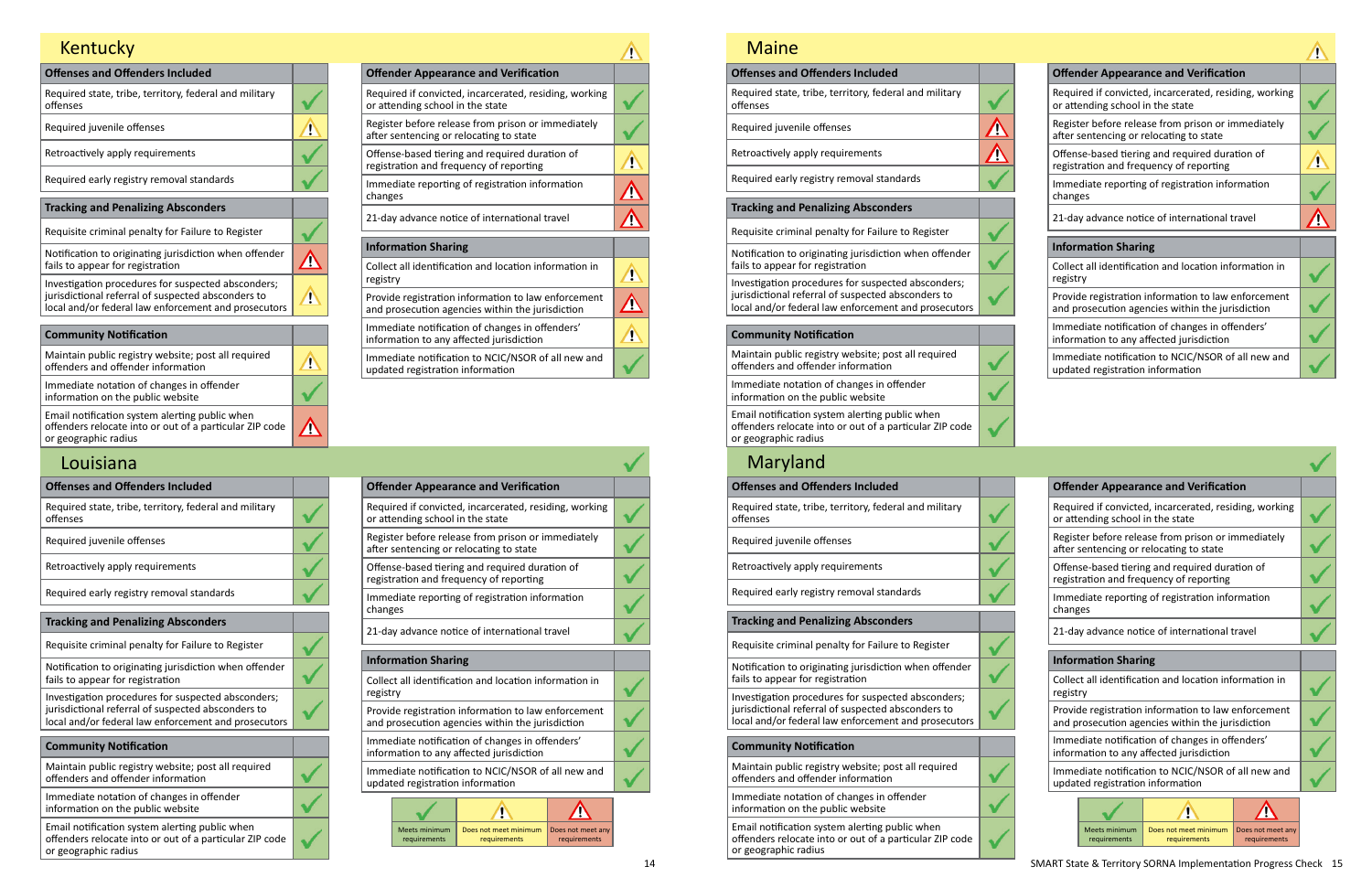| <b>Offenses and Offenders Included</b>                                                                                                                           |  |
|------------------------------------------------------------------------------------------------------------------------------------------------------------------|--|
| Required state, tribe, territory, federal and military<br>offenses                                                                                               |  |
| Required juvenile offenses                                                                                                                                       |  |
| Retroactively apply requirements                                                                                                                                 |  |
| Required early registry removal standards                                                                                                                        |  |
|                                                                                                                                                                  |  |
| <b>Tracking and Penalizing Absconders</b>                                                                                                                        |  |
| Requisite criminal penalty for Failure to Register                                                                                                               |  |
| Notification to originating jurisdiction when offender<br>fails to appear for registration                                                                       |  |
| Investigation procedures for suspected absconders;<br>jurisdictional referral of suspected absconders to<br>local and/or federal law enforcement and prosecutors |  |

| <b>Offender Appearance and Verification</b>                                                             |  |
|---------------------------------------------------------------------------------------------------------|--|
| Required if convicted, incarcerated, residing, working<br>or attending school in the state              |  |
| Register before release from prison or immediately<br>after sentencing or relocating to state           |  |
| Offense-based tiering and required duration of<br>registration and frequency of reporting               |  |
| Immediate reporting of registration information<br>changes                                              |  |
| 21-day advance notice of international travel                                                           |  |
| <b>Information Sharing</b>                                                                              |  |
| Collect all identification and location information in<br>registry                                      |  |
| Provide registration information to law enforcement<br>and prosecution agencies within the jurisdiction |  |
| Immediate notification of changes in offenders'<br>information to any affected jurisdiction             |  |
| Immediate notification to NCIC/NSOR of all new and<br>updated registration information                  |  |

| <b>Community Notification</b>                                                                                                     |  |
|-----------------------------------------------------------------------------------------------------------------------------------|--|
| Maintain public registry website; post all required<br>offenders and offender information                                         |  |
| Immediate notation of changes in offender<br>information on the public website                                                    |  |
| Email notification system alerting public when<br>offenders relocate into or out of a particular ZIP code<br>or geographic radius |  |
|                                                                                                                                   |  |

## Massachusetts

| <b>Offenses and Offenders Included</b>                                                                     | <b>Offender Appearance and Verification</b>                                                    |
|------------------------------------------------------------------------------------------------------------|------------------------------------------------------------------------------------------------|
| Required state, tribe, territory, federal and military<br>offenses                                         | Required if convicted, incarcerated, residing,<br>or attending school in the state             |
| Required juvenile offenses                                                                                 | Register before release from prison or immed<br>after sentencing or relocating to state        |
| Retroactively apply requirements                                                                           | Offense-based tiering and required duration<br>registration and frequency of reporting         |
| Required early registry removal standards                                                                  | Immediate reporting of registration informat<br>changes                                        |
| <b>Tracking and Penalizing Absconders</b>                                                                  | 21-day advance notice of international travel                                                  |
| Requisite criminal penalty for Failure to Register                                                         |                                                                                                |
|                                                                                                            |                                                                                                |
|                                                                                                            | <b>Information Sharing</b>                                                                     |
| Notification to originating jurisdiction when offender<br>fails to appear for registration                 | Collect all identification and location informa                                                |
| Investigation procedures for suspected absconders;                                                         | registry                                                                                       |
| jurisdictional referral of suspected absconders to<br>local and/or federal law enforcement and prosecutors | Provide registration information to law enfor<br>and prosecution agencies within the jurisdict |
| <b>Community Notification</b>                                                                              | Immediate notification of changes in offende<br>information to any affected jurisdiction       |
| Maintain public registry website; post all required<br>offenders and offender information                  | Immediate notification to NCIC/NSOR of all n<br>updated registration information               |

Email notification system alerting public when offenders relocate into or out of a particular ZIP code or geographic radius

 $\bullet$ 

## Michigan

| <b>Offender Appearance and Verification</b>                                                             |  |
|---------------------------------------------------------------------------------------------------------|--|
| Required if convicted, incarcerated, residing, working<br>or attending school in the state              |  |
| Register before release from prison or immediately<br>after sentencing or relocating to state           |  |
| Offense-based tiering and required duration of<br>registration and frequency of reporting               |  |
| Immediate reporting of registration information<br>changes                                              |  |
| 21-day advance notice of international travel                                                           |  |
| <b>Information Sharing</b>                                                                              |  |
| Collect all identification and location information in<br>registry                                      |  |
| Provide registration information to law enforcement<br>and prosecution agencies within the jurisdiction |  |
| Immediate notification of changes in offenders'<br>information to any affected jurisdiction             |  |
| Immediate notification to NCIC/NSOR of all new and<br>updated registration information                  |  |

|                                                                                                         |                                                                                               | <b>Offender Appearance and Verification</b>                                               |  |  |  |
|---------------------------------------------------------------------------------------------------------|-----------------------------------------------------------------------------------------------|-------------------------------------------------------------------------------------------|--|--|--|
| Required if convicted, incarcerated, residing, working<br>or attending school in the state              |                                                                                               |                                                                                           |  |  |  |
|                                                                                                         | Register before release from prison or immediately<br>after sentencing or relocating to state |                                                                                           |  |  |  |
|                                                                                                         |                                                                                               | Offense-based tiering and required duration of<br>registration and frequency of reporting |  |  |  |
| changes                                                                                                 |                                                                                               | Immediate reporting of registration information                                           |  |  |  |
|                                                                                                         |                                                                                               | 21-day advance notice of international travel                                             |  |  |  |
|                                                                                                         | <b>Information Sharing</b>                                                                    |                                                                                           |  |  |  |
| Collect all identification and location information in<br>registry                                      |                                                                                               |                                                                                           |  |  |  |
| Provide registration information to law enforcement<br>and prosecution agencies within the jurisdiction |                                                                                               |                                                                                           |  |  |  |
| Immediate notification of changes in offenders'<br>information to any affected jurisdiction             |                                                                                               |                                                                                           |  |  |  |
| Immediate notification to NCIC/NSOR of all new and<br>updated registration information                  |                                                                                               |                                                                                           |  |  |  |
|                                                                                                         |                                                                                               |                                                                                           |  |  |  |
|                                                                                                         |                                                                                               |                                                                                           |  |  |  |

| <b>Minnesota</b>                                                                                                                                                 |              |                                                                                                            |
|------------------------------------------------------------------------------------------------------------------------------------------------------------------|--------------|------------------------------------------------------------------------------------------------------------|
| <b>Offenses and Offenders Included</b>                                                                                                                           |              | <b>Offender Appearance and Verification</b>                                                                |
| Required state, tribe, territory, federal and military<br>offenses                                                                                               |              | Required if convicted, incarcerated, residing,<br>or attending school in the state                         |
| Required juvenile offenses                                                                                                                                       |              | Register before release from prison or immed<br>after sentencing or relocating to state                    |
| Retroactively apply requirements                                                                                                                                 |              | Offense-based tiering and required duration<br>registration and frequency of reporting                     |
| Required early registry removal standards                                                                                                                        |              | Immediate reporting of registration informat                                                               |
| <b>Tracking and Penalizing Absconders</b>                                                                                                                        |              | changes                                                                                                    |
| Requisite criminal penalty for Failure to Register                                                                                                               |              | 21-day advance notice of international travel                                                              |
| Notification to originating jurisdiction when offender<br>fails to appear for registration                                                                       |              | <b>Information Sharing</b><br>Collect all identification and location informa                              |
| Investigation procedures for suspected absconders;<br>jurisdictional referral of suspected absconders to<br>local and/or federal law enforcement and prosecutors |              | registry<br>Provide registration information to law enfor<br>and prosecution agencies within the jurisdict |
| <b>Community Notification</b>                                                                                                                                    |              | Immediate notification of changes in offende<br>information to any affected jurisdiction                   |
| Maintain public registry website; post all required<br>offenders and offender information                                                                        | $\mathbf{r}$ | Immediate notification to NCIC/NSOR of all n<br>updated registration information                           |
| Immediate notation of changes in offender<br>information on the public website                                                                                   |              |                                                                                                            |
| Email notification system alerting public when<br>offenders relocate into or out of a particular ZIP code<br>or geographic radius                                |              |                                                                                                            |
| <b>Mississippi</b>                                                                                                                                               |              |                                                                                                            |
| <b>Offenses and Offenders Included</b>                                                                                                                           |              | <b>Offender Appearance and Verification</b>                                                                |
| Required state, tribe, territory, federal and military<br>offenses                                                                                               |              | Required if convicted, incarcerated, residing,<br>or attending school in the state                         |
| Required juvenile offenses                                                                                                                                       |              | Register before release from prison or immed<br>after sentencing or relocating to state                    |
| Retroactively apply requirements                                                                                                                                 |              | Offense-based tiering and required duration<br>registration and frequency of reporting                     |
| Required early registry removal standards                                                                                                                        |              | Immediate reporting of registration informat<br>changes                                                    |
| <b>Tracking and Penalizing Absconders</b>                                                                                                                        |              | 21-day advance notice of international travel                                                              |
| Requisite criminal penalty for Failure to Register                                                                                                               |              |                                                                                                            |
| Notification to originating jurisdiction when offender                                                                                                           |              | <b>Information Sharing</b>                                                                                 |
| fails to appear for registration<br>Investigation procedures for suspected absconders;                                                                           |              | Collect all identification and location informa<br>registry                                                |
| jurisdictional referral of suspected absconders to<br>local and/or federal law enforcement and prosecutors                                                       |              | Provide registration information to law enfor<br>and prosecution agencies within the jurisdict             |
| <b>Community Notification</b>                                                                                                                                    |              | Immediate notification of changes in offende<br>information to any affected jurisdiction                   |
| Maintain public registry website; post all required<br>offenders and offender information                                                                        |              | Immediate notification to NCIC/NSOR of all n<br>undated registration information                           |

 $\checkmark$ 

## Minnesota

| <b>Offender Appearance and Verification</b>                                                             |  |  |
|---------------------------------------------------------------------------------------------------------|--|--|
| Required if convicted, incarcerated, residing, working<br>or attending school in the state              |  |  |
| Register before release from prison or immediately<br>after sentencing or relocating to state           |  |  |
| Offense-based tiering and required duration of<br>registration and frequency of reporting               |  |  |
| Immediate reporting of registration information<br>changes                                              |  |  |
| 21-day advance notice of international travel                                                           |  |  |
| <b>Information Sharing</b>                                                                              |  |  |
| Collect all identification and location information in<br>registry                                      |  |  |
| Provide registration information to law enforcement<br>and prosecution agencies within the jurisdiction |  |  |
| Immediate notification of changes in offenders'<br>information to any affected jurisdiction             |  |  |
| Immediate notification to NCIC/NSOR of all new and<br>updated registration information                  |  |  |
|                                                                                                         |  |  |

Immediate notation of changes in offender information on the public website

Email notification system alerting public when offenders relocate into or out of a particular ZIP code or geographic radius

Meets minimum requirements

Does not meet minimum requirements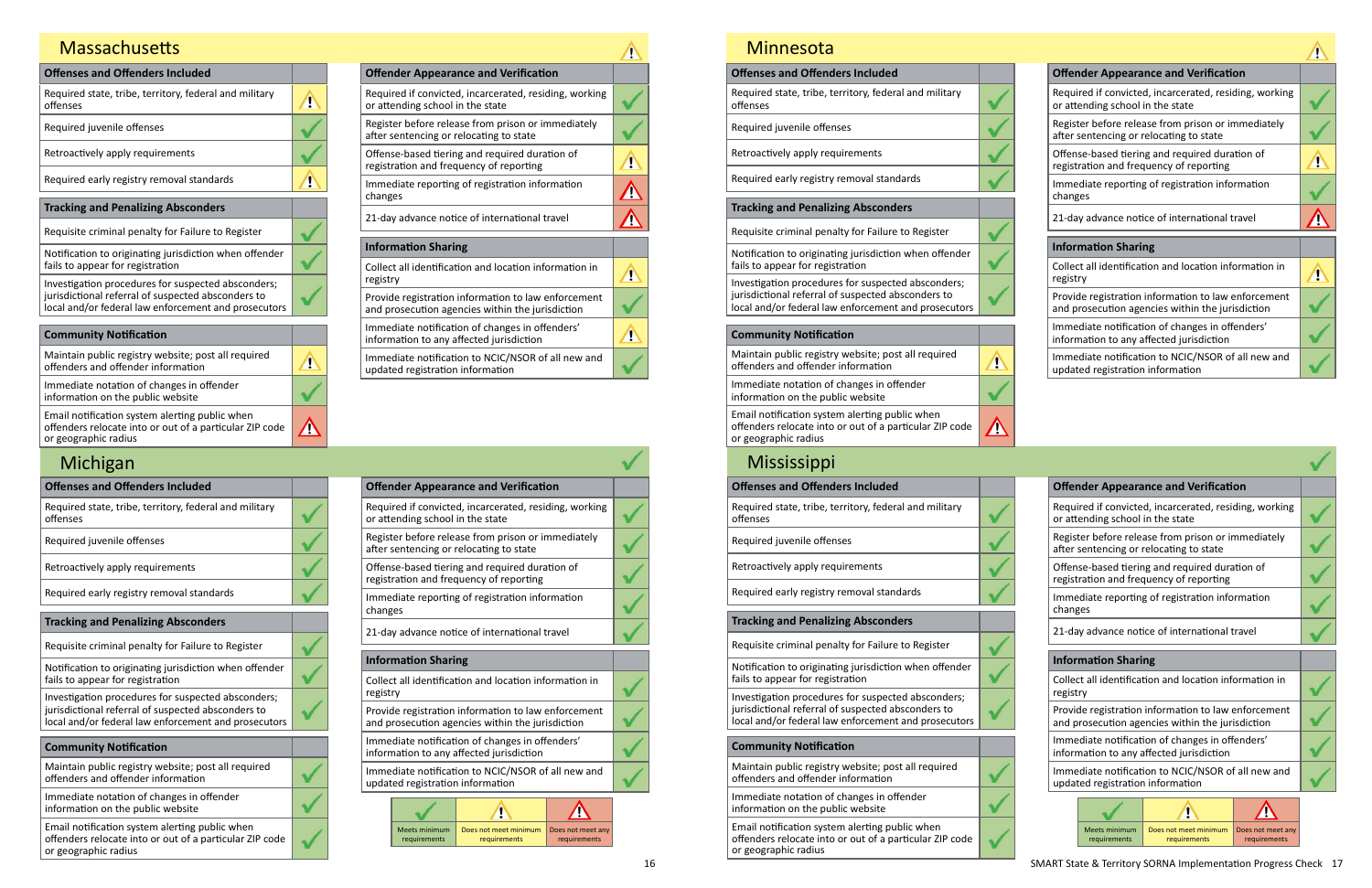| <b>Offender Appearance and Verification</b>                                                             |  |
|---------------------------------------------------------------------------------------------------------|--|
| Required if convicted, incarcerated, residing, working<br>or attending school in the state              |  |
| Register before release from prison or immediately<br>after sentencing or relocating to state           |  |
| Offense-based tiering and required duration of<br>registration and frequency of reporting               |  |
| Immediate reporting of registration information<br>changes                                              |  |
| 21-day advance notice of international travel                                                           |  |
| <b>Information Sharing</b>                                                                              |  |
| Collect all identification and location information in<br>registry                                      |  |
| Provide registration information to law enforcement<br>and prosecution agencies within the jurisdiction |  |
| Immediate notification of changes in offenders'<br>information to any affected jurisdiction             |  |
| $\mathbf{r}$ . The state of $\mathbf{r}$ is the state of $\mathbf{r}$                                   |  |

| <b>Offenses and Offenders Included</b>                                                                                                                           |  |
|------------------------------------------------------------------------------------------------------------------------------------------------------------------|--|
| Required state, tribe, territory, federal and military<br>offenses                                                                                               |  |
| Required juvenile offenses                                                                                                                                       |  |
| Retroactively apply requirements                                                                                                                                 |  |
| Required early registry removal standards                                                                                                                        |  |
| <b>Tracking and Penalizing Absconders</b>                                                                                                                        |  |
| Requisite criminal penalty for Failure to Register                                                                                                               |  |
| Notification to originating jurisdiction when offender<br>fails to appear for registration                                                                       |  |
| Investigation procedures for suspected absconders;<br>jurisdictional referral of suspected absconders to<br>local and/or federal law enforcement and prosecutors |  |
| <b>Community Notification</b>                                                                                                                                    |  |
|                                                                                                                                                                  |  |
| Maintain public registry website; post all required<br>offenders and offender information                                                                        |  |
| Immediate notation of changes in offender<br>information on the public website                                                                                   |  |

Immediate notification to NCIC/NSOR of all new and updated registration information

Email notification system alerting public when offenders relocate into or out of a particular ZIP code or geographic radius

#### **Montana**

#### Missouri

| <b>Offenses and Offenders Included</b>                                                                     |                       |                                                                                    |                                                                                                |                                      | <b>Offender Appearance and Verification</b>                                              |               |
|------------------------------------------------------------------------------------------------------------|-----------------------|------------------------------------------------------------------------------------|------------------------------------------------------------------------------------------------|--------------------------------------|------------------------------------------------------------------------------------------|---------------|
| Required state, tribe, territory, federal and military<br>offenses                                         |                       | Required if convicted, incarcerated, residing,<br>or attending school in the state |                                                                                                |                                      |                                                                                          |               |
| Required juvenile offenses                                                                                 |                       |                                                                                    | Register before release from prison or immed<br>after sentencing or relocating to state        |                                      |                                                                                          |               |
| Retroactively apply requirements                                                                           |                       |                                                                                    | Offense-based tiering and required duration<br>registration and frequency of reporting         |                                      |                                                                                          |               |
| Required early registry removal standards                                                                  | Ţ                     |                                                                                    | Immediate reporting of registration informat<br>changes                                        |                                      |                                                                                          |               |
| <b>Tracking and Penalizing Absconders</b>                                                                  |                       |                                                                                    |                                                                                                |                                      |                                                                                          |               |
| Requisite criminal penalty for Failure to Register                                                         |                       |                                                                                    |                                                                                                |                                      | 21-day advance notice of international travel                                            |               |
| Notification to originating jurisdiction when offender                                                     |                       |                                                                                    | <b>Information Sharing</b>                                                                     |                                      |                                                                                          |               |
| fails to appear for registration                                                                           |                       |                                                                                    | Collect all identification and location informa                                                |                                      |                                                                                          |               |
| Investigation procedures for suspected absconders;                                                         |                       |                                                                                    | registry                                                                                       |                                      |                                                                                          |               |
| jurisdictional referral of suspected absconders to<br>local and/or federal law enforcement and prosecutors |                       |                                                                                    | Provide registration information to law enfor<br>and prosecution agencies within the jurisdict |                                      |                                                                                          |               |
| <b>Community Notification</b>                                                                              |                       |                                                                                    |                                                                                                |                                      | Immediate notification of changes in offende<br>information to any affected jurisdiction |               |
| Maintain public registry website; post all required<br>offenders and offender information                  | $\mathbf{\mathbf{v}}$ |                                                                                    | Immediate notification to NCIC/NSOR of all n<br>updated registration information               |                                      |                                                                                          |               |
| Immediate notation of changes in offender<br>information on the public website                             |                       |                                                                                    |                                                                                                |                                      |                                                                                          |               |
| Email notification system alerting public when<br>offenders relocate into or out of a particular ZIP code  |                       |                                                                                    |                                                                                                | <b>Meets minimum</b><br>requirements | Does not meet minimum<br>requirements                                                    | Does r<br>req |

or geographic radius

18 SMART State & Territory SORNA Implementation Progress Check 19 requirements

| <b>Offenses and Offenders Included</b>                                                                                                                           |  |
|------------------------------------------------------------------------------------------------------------------------------------------------------------------|--|
| Required state, tribe, territory, federal and military<br>offenses                                                                                               |  |
| Required juvenile offenses                                                                                                                                       |  |
| Retroactively apply requirements                                                                                                                                 |  |
| Required early registry removal standards                                                                                                                        |  |
| <b>Tracking and Penalizing Absconders</b>                                                                                                                        |  |
|                                                                                                                                                                  |  |
| Requisite criminal penalty for Failure to Register                                                                                                               |  |
| Notification to originating jurisdiction when offender<br>fails to appear for registration                                                                       |  |
| Investigation procedures for suspected absconders;<br>jurisdictional referral of suspected absconders to<br>local and/or federal law enforcement and prosecutors |  |
| <b>Community Notification</b>                                                                                                                                    |  |

| <b>Offender Appearance and Verification</b>                                                             |  |
|---------------------------------------------------------------------------------------------------------|--|
| Required if convicted, incarcerated, residing, working<br>or attending school in the state              |  |
| Register before release from prison or immediately<br>after sentencing or relocating to state           |  |
| Offense-based tiering and required duration of<br>registration and frequency of reporting               |  |
| Immediate reporting of registration information<br>changes                                              |  |
| 21-day advance notice of international travel                                                           |  |
| <b>Information Sharing</b>                                                                              |  |
| Collect all identification and location information in<br>registry                                      |  |
| Provide registration information to law enforcement<br>and prosecution agencies within the jurisdiction |  |
| Immediate notification of changes in offenders'<br>information to any affected jurisdiction             |  |
| Immediate notification to NCIC/NSOR of all new and<br>updated registration information                  |  |

| <b>Offender Appearance and Verification</b>                                                             |                                      |                                                                                               |                                   |  |  |
|---------------------------------------------------------------------------------------------------------|--------------------------------------|-----------------------------------------------------------------------------------------------|-----------------------------------|--|--|
| Required if convicted, incarcerated, residing, working<br>or attending school in the state              |                                      |                                                                                               |                                   |  |  |
|                                                                                                         |                                      | Register before release from prison or immediately<br>after sentencing or relocating to state |                                   |  |  |
|                                                                                                         |                                      | Offense-based tiering and required duration of<br>registration and frequency of reporting     |                                   |  |  |
| changes                                                                                                 |                                      | Immediate reporting of registration information                                               |                                   |  |  |
|                                                                                                         |                                      | 21-day advance notice of international travel                                                 |                                   |  |  |
|                                                                                                         | <b>Information Sharing</b>           |                                                                                               |                                   |  |  |
| registry                                                                                                |                                      | Collect all identification and location information in                                        |                                   |  |  |
| Provide registration information to law enforcement<br>and prosecution agencies within the jurisdiction |                                      |                                                                                               |                                   |  |  |
| Immediate notification of changes in offenders'<br>information to any affected jurisdiction             |                                      |                                                                                               |                                   |  |  |
| Immediate notification to NCIC/NSOR of all new and<br>updated registration information                  |                                      |                                                                                               |                                   |  |  |
|                                                                                                         |                                      |                                                                                               |                                   |  |  |
|                                                                                                         |                                      |                                                                                               |                                   |  |  |
|                                                                                                         | <b>Meets minimum</b><br>requirements | Does not meet minimum<br>requirements                                                         | Does not meet any<br>requirements |  |  |

Maintain public registry website; post all required offenders and offender information

 $\checkmark$ 

 $\overline{\mathbf{v}}$ 

 $\checkmark$ 

Immediate notation of changes in offender information on the public website

Email notification system alerting public when offenders relocate into or out of a particular ZIP code or geographic radius

#### Nebraska

| <b>Offenses and Offenders Included</b>                             |  | <b>Offender Appearance and Verification</b>                                             |
|--------------------------------------------------------------------|--|-----------------------------------------------------------------------------------------|
| Required state, tribe, territory, federal and military<br>offenses |  | Required if convicted, incarcerated, residing,<br>or attending school in the state      |
| Required juvenile offenses                                         |  | Register before release from prison or immed<br>after sentencing or relocating to state |
| Retroactively apply requirements                                   |  | Offense-based tiering and required duration<br>registration and frequency of reporting  |
| Required early registry removal standards                          |  | Immediate reporting of registration informat<br>changes                                 |
| <b>Tracking and Penalizing Absconders</b>                          |  | 21-day advance notice of international travel                                           |
| Requisite criminal penalty for Failure to Register                 |  |                                                                                         |
| Notification to originating jurisdiction when offender             |  | <b>Information Sharing</b>                                                              |
| fails to appear for registration                                   |  | Collect all identification and location informa                                         |

| <b>Offender Appearance and Verification</b>                                                             |  |
|---------------------------------------------------------------------------------------------------------|--|
| Required if convicted, incarcerated, residing, working<br>or attending school in the state              |  |
| Register before release from prison or immediately<br>after sentencing or relocating to state           |  |
| Offense-based tiering and required duration of<br>registration and frequency of reporting               |  |
| Immediate reporting of registration information<br>changes                                              |  |
| 21-day advance notice of international travel                                                           |  |
| <b>Information Sharing</b>                                                                              |  |
| Collect all identification and location information in<br>registry                                      |  |
| Provide registration information to law enforcement<br>and prosecution agencies within the jurisdiction |  |
| Immediate notification of changes in offenders'<br>information to any affected jurisdiction             |  |
| Immediate notification to NCIC/NSOR of all new and<br>updated registration information                  |  |
|                                                                                                         |  |

Investigation procedures for suspected absconders; jurisdictional referral of suspected absconders to local and/or federal law enforcement and prosecutors

#### **Community Notification**

Maintain public registry website; post all required offenders and offender information

Immediate notation of changes in offender information on the public website

Email notification system alerting public when offenders relocate into or out of a particular ZIP code or geographic radius

#### Nevada

Meets minimum requirements

Does not meet minimum Does not meet any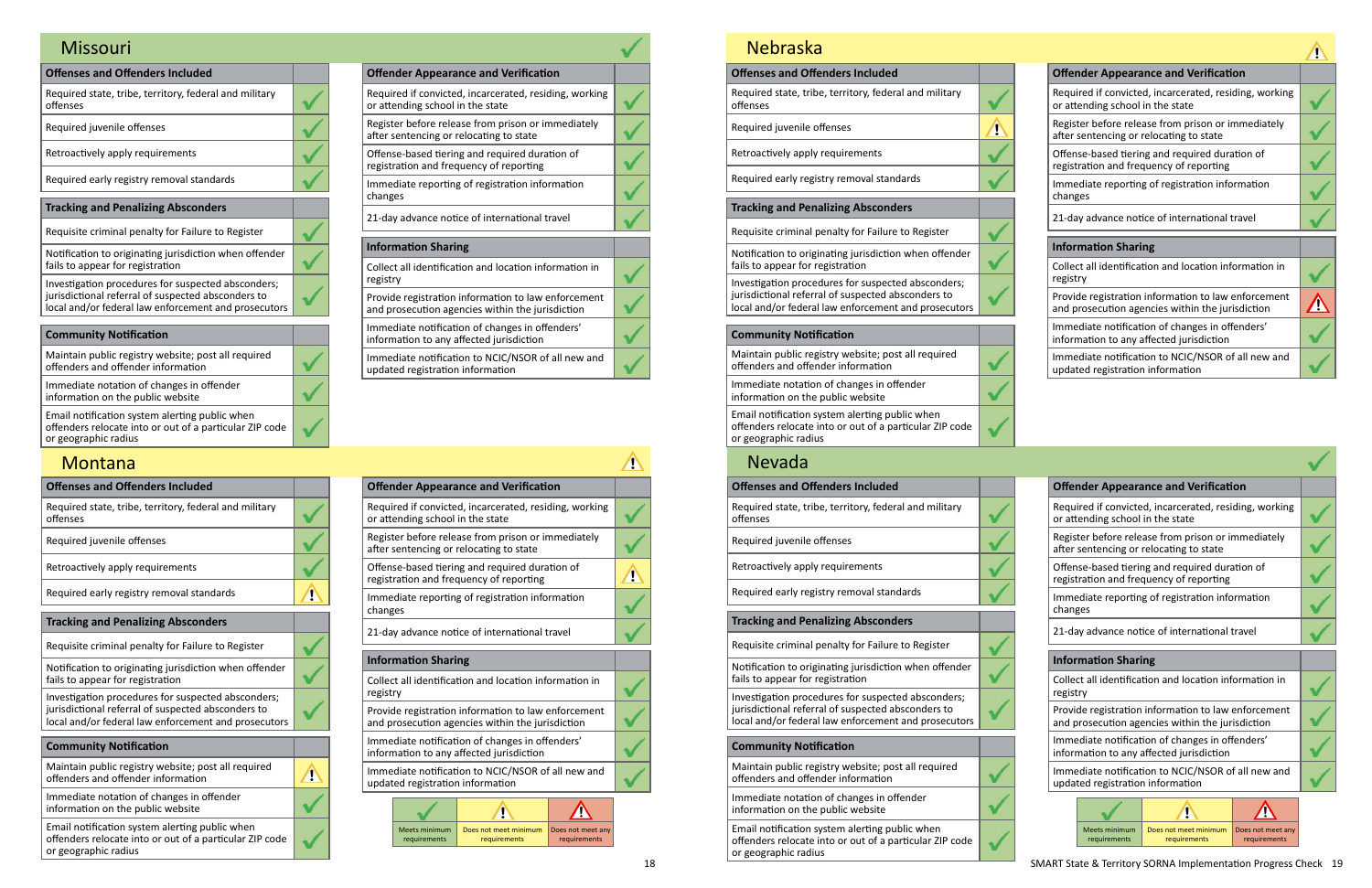| <b>Offender Appearance and Verification</b>                                                             |  |
|---------------------------------------------------------------------------------------------------------|--|
| Required if convicted, incarcerated, residing, working<br>or attending school in the state              |  |
| Register before release from prison or immediately<br>after sentencing or relocating to state           |  |
| Offense-based tiering and required duration of<br>registration and frequency of reporting               |  |
| Immediate reporting of registration information<br>changes                                              |  |
| 21-day advance notice of international travel                                                           |  |
| <b>Information Sharing</b>                                                                              |  |
| Collect all identification and location information in<br>registry                                      |  |
| Provide registration information to law enforcement<br>and prosecution agencies within the jurisdiction |  |
| Immediate notification of changes in offenders'<br>information to any affected jurisdiction             |  |
| Immediate notification to NCIC/NSOR of all new and<br>updated registration information                  |  |

| <b>Offenses and Offenders Included</b>                                                                                                                           |  |
|------------------------------------------------------------------------------------------------------------------------------------------------------------------|--|
| Required state, tribe, territory, federal and military<br>offenses                                                                                               |  |
| Required juvenile offenses                                                                                                                                       |  |
| Retroactively apply requirements                                                                                                                                 |  |
| Required early registry removal standards                                                                                                                        |  |
| <b>Tracking and Penalizing Absconders</b>                                                                                                                        |  |
| Requisite criminal penalty for Failure to Register                                                                                                               |  |
| Notification to originating jurisdiction when offender<br>fails to appear for registration                                                                       |  |
| Investigation procedures for suspected absconders;<br>jurisdictional referral of suspected absconders to<br>local and/or federal law enforcement and prosecutors |  |
| <b>Community Notification</b>                                                                                                                                    |  |
| Maintain public registry website; post all required<br>offenders and offender information                                                                        |  |
| Immediate notation of changes in offender<br>information on the public website                                                                                   |  |
| Email notification system alerting public when                                                                                                                   |  |

offenders relocate into or out of a particular ZIP code or geographic radius

# New Hampshire

| <b>Offender Appearance and Verification</b>                                                             |  |
|---------------------------------------------------------------------------------------------------------|--|
| Required if convicted, incarcerated, residing, working<br>or attending school in the state              |  |
| Register before release from prison or immediately<br>after sentencing or relocating to state           |  |
| Offense-based tiering and required duration of<br>registration and frequency of reporting               |  |
| Immediate reporting of registration information<br>changes                                              |  |
| 21-day advance notice of international travel                                                           |  |
| <b>Information Sharing</b>                                                                              |  |
| Collect all identification and location information in<br>registry                                      |  |
| Provide registration information to law enforcement<br>and prosecution agencies within the jurisdiction |  |
|                                                                                                         |  |

| <b>Offenses and Offenders Included</b>                                                                                            |                         | <b>Offender Appearance and Verification</b>                                                    |
|-----------------------------------------------------------------------------------------------------------------------------------|-------------------------|------------------------------------------------------------------------------------------------|
| Required state, tribe, territory, federal and military<br>offenses                                                                | $\mathbf{v}$            | Required if convicted, incarcerated, residing,<br>or attending school in the state             |
| Required juvenile offenses                                                                                                        |                         | Register before release from prison or immer<br>after sentencing or relocating to state        |
| Retroactively apply requirements                                                                                                  |                         | Offense-based tiering and required duration<br>registration and frequency of reporting         |
| Required early registry removal standards                                                                                         | Ţ                       | Immediate reporting of registration informat<br>changes                                        |
| <b>Tracking and Penalizing Absconders</b>                                                                                         |                         |                                                                                                |
| Requisite criminal penalty for Failure to Register                                                                                |                         | 21-day advance notice of international travel                                                  |
|                                                                                                                                   |                         | <b>Information Sharing</b>                                                                     |
| Notification to originating jurisdiction when offender<br>fails to appear for registration                                        |                         | Collect all identification and location informa                                                |
| Investigation procedures for suspected absconders;                                                                                |                         | registry                                                                                       |
| jurisdictional referral of suspected absconders to<br>local and/or federal law enforcement and prosecutors                        |                         | Provide registration information to law enfor<br>and prosecution agencies within the jurisdict |
| <b>Community Notification</b>                                                                                                     |                         | Immediate notification of changes in offende<br>information to any affected jurisdiction       |
| Maintain public registry website; post all required<br>offenders and offender information                                         | $\overline{\mathbf{v}}$ | Immediate notification to NCIC/NSOR of all n<br>updated registration information               |
| Immediate notation of changes in offender                                                                                         |                         |                                                                                                |
| information on the public website                                                                                                 | Ţ                       |                                                                                                |
| Email notification system alerting public when<br>offenders relocate into or out of a particular ZIP code<br>or geographic radius | $\sqrt{2}$              | Does r<br>Meets minimum<br>Does not meet minimum<br>requirements<br>requirements<br>req        |

Immediate notification of changes in offenders' information to any affected jurisdiction Immediate notification to NCIC/NSOR of all new and updated registration information

## New Jersey

| <b>Offender Appearance and Verification</b>                                                             |  |
|---------------------------------------------------------------------------------------------------------|--|
| Required if convicted, incarcerated, residing, working<br>or attending school in the state              |  |
| Register before release from prison or immediately<br>after sentencing or relocating to state           |  |
| Offense-based tiering and required duration of<br>registration and frequency of reporting               |  |
| Immediate reporting of registration information<br>changes                                              |  |
| 21-day advance notice of international travel                                                           |  |
| <b>Information Sharing</b>                                                                              |  |
| Collect all identification and location information in<br>registry                                      |  |
| Provide registration information to law enforcement<br>and prosecution agencies within the jurisdiction |  |
| Immediate notification of changes in offenders'<br>information to any affected jurisdiction             |  |
| Immediate notification to NCIC/NSOR of all new and<br>updated registration information                  |  |

| <b>NEW MEXICO</b>                                                                                                                 |                       |          |                                  |                                                                                                |               |
|-----------------------------------------------------------------------------------------------------------------------------------|-----------------------|----------|----------------------------------|------------------------------------------------------------------------------------------------|---------------|
| <b>Offenses and Offenders Included</b>                                                                                            |                       |          |                                  | <b>Offender Appearance and Verification</b>                                                    |               |
| Required state, tribe, territory, federal and military<br>offenses                                                                | $\mathbf{\mathbb{Z}}$ |          | or attending school in the state | Required if convicted, incarcerated, residing,                                                 |               |
| Required juvenile offenses                                                                                                        | $\hat{\mathbf{r}}$    |          |                                  | Register before release from prison or immed<br>after sentencing or relocating to state        |               |
| Retroactively apply requirements                                                                                                  | ́^                    |          |                                  | Offense-based tiering and required duration<br>registration and frequency of reporting         |               |
| Required early registry removal standards                                                                                         |                       | changes  |                                  | Immediate reporting of registration informat                                                   |               |
| <b>Tracking and Penalizing Absconders</b>                                                                                         |                       |          |                                  |                                                                                                |               |
| Requisite criminal penalty for Failure to Register                                                                                | $\mathbf{\Lambda}$    |          |                                  | 21-day advance notice of international travel                                                  |               |
| Notification to originating jurisdiction when offender<br>fails to appear for registration                                        | $\blacktriangle$      |          | <b>Information Sharing</b>       | Collect all identification and location informa                                                |               |
| Investigation procedures for suspected absconders;                                                                                |                       | registry |                                  |                                                                                                |               |
| jurisdictional referral of suspected absconders to<br>local and/or federal law enforcement and prosecutors                        |                       |          |                                  | Provide registration information to law enfor<br>and prosecution agencies within the jurisdict |               |
| <b>Community Notification</b>                                                                                                     |                       |          |                                  | Immediate notification of changes in offende<br>information to any affected jurisdiction       |               |
| Maintain public registry website; post all required<br>offenders and offender information                                         |                       |          | updated registration information | Immediate notification to NCIC/NSOR of all n                                                   |               |
| Immediate notation of changes in offender<br>information on the public website                                                    |                       |          |                                  |                                                                                                |               |
| Email notification system alerting public when<br>offenders relocate into or out of a particular ZIP code<br>or geographic radius | $\mathbf{\Omega}$     |          |                                  |                                                                                                |               |
| <b>New York</b>                                                                                                                   |                       |          |                                  |                                                                                                |               |
| <b>Offenses and Offenders Included</b>                                                                                            |                       |          |                                  | <b>Offender Appearance and Verification</b>                                                    |               |
| Required state, tribe, territory, federal and military<br>offenses                                                                |                       |          | or attending school in the state | Required if convicted, incarcerated, residing,                                                 |               |
| Required juvenile offenses                                                                                                        |                       |          |                                  | Register before release from prison or immed<br>after sentencing or relocating to state        |               |
| Retroactively apply requirements                                                                                                  |                       |          |                                  | Offense-based tiering and required duration<br>registration and frequency of reporting         |               |
| Required early registry removal standards                                                                                         | Ţ                     | changes  |                                  | Immediate reporting of registration informat                                                   |               |
| <b>Tracking and Penalizing Absconders</b>                                                                                         |                       |          |                                  | 21-day advance notice of international travel                                                  |               |
| Requisite criminal penalty for Failure to Register                                                                                |                       |          |                                  |                                                                                                |               |
| Notification to originating jurisdiction when offender<br>fails to appear for registration                                        | <u>(r</u>             |          | <b>Information Sharing</b>       | Collect all identification and location informa                                                |               |
| Investigation procedures for suspected absconders;                                                                                |                       | registry |                                  |                                                                                                |               |
| jurisdictional referral of suspected absconders to<br>local and/or federal law enforcement and prosecutors                        |                       |          |                                  | Provide registration information to law enfor<br>and prosecution agencies within the jurisdict |               |
| <b>Community Notification</b>                                                                                                     |                       |          |                                  | Immediate notification of changes in offende<br>information to any affected jurisdiction       |               |
| Maintain public registry website; post all required<br>offenders and offender information                                         | Ţ                     |          | updated registration information | Immediate notification to NCIC/NSOR of all n                                                   |               |
| Immediate notation of changes in offender<br>information on the public website                                                    |                       |          |                                  |                                                                                                |               |
| Email notification system alerting public when<br>offenders relocate into or out of a particular ZIP code<br>or geographic radius |                       |          | Meets minimum<br>requirements    | Does not meet minimum<br>requirements                                                          | Does r<br>req |
|                                                                                                                                   |                       |          |                                  |                                                                                                |               |

V

| <b>Offender Appearance and Verification</b>                                                             |  |
|---------------------------------------------------------------------------------------------------------|--|
| Required if convicted, incarcerated, residing, working<br>or attending school in the state              |  |
| Register before release from prison or immediately<br>after sentencing or relocating to state           |  |
| Offense-based tiering and required duration of<br>registration and frequency of reporting               |  |
| Immediate reporting of registration information<br>changes                                              |  |
| 21-day advance notice of international travel                                                           |  |
| <b>Information Sharing</b>                                                                              |  |
| Collect all identification and location information in<br>registry                                      |  |
| Provide registration information to law enforcement<br>and prosecution agencies within the jurisdiction |  |
| Immediate notification of changes in offenders'<br>information to any affected jurisdiction             |  |
| Immediate notification to NCIC/NSOR of all new and<br>updated registration information                  |  |
|                                                                                                         |  |



## New Mexico

Meets minimum Does not meet minimum Does not meet any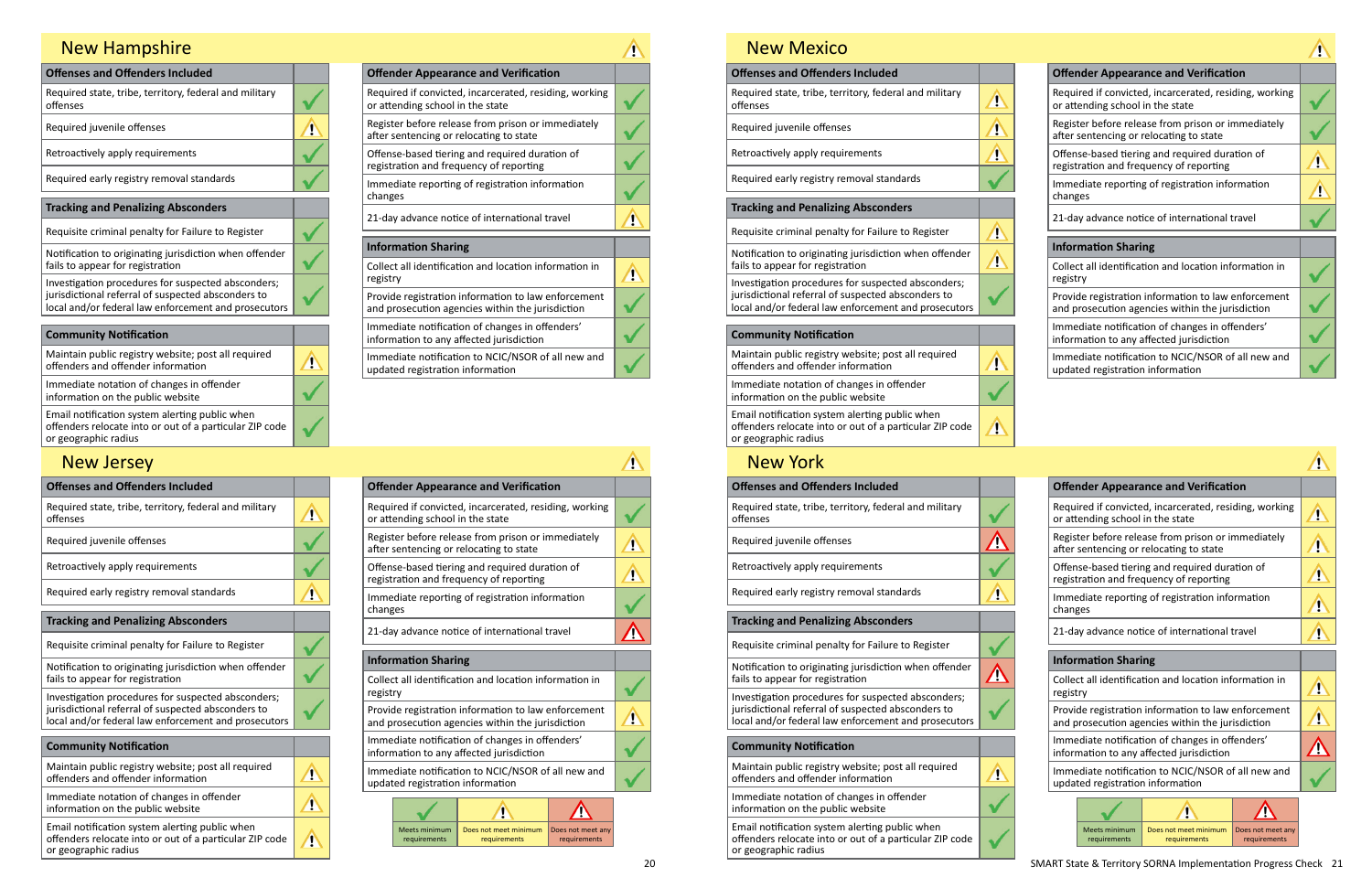| <b>Offenses and Offenders Included</b>                                                                                                                           |  |
|------------------------------------------------------------------------------------------------------------------------------------------------------------------|--|
| Required state, tribe, territory, federal and military<br>offenses                                                                                               |  |
| Required juvenile offenses                                                                                                                                       |  |
| Retroactively apply requirements                                                                                                                                 |  |
| Required early registry removal standards                                                                                                                        |  |
| <b>Tracking and Penalizing Absconders</b>                                                                                                                        |  |
| Requisite criminal penalty for Failure to Register                                                                                                               |  |
| Notification to originating jurisdiction when offender<br>fails to appear for registration                                                                       |  |
| Investigation procedures for suspected absconders;<br>jurisdictional referral of suspected absconders to<br>local and/or federal law enforcement and prosecutors |  |
| <b>Community Notification</b>                                                                                                                                    |  |
|                                                                                                                                                                  |  |
| Maintain public registry website; post all required<br>offenders and offender information                                                                        |  |
| Immediate notation of changes in offender<br>information on the public website                                                                                   |  |

| <b>Offender Appearance and Verification</b>                                                             |  |
|---------------------------------------------------------------------------------------------------------|--|
| Required if convicted, incarcerated, residing, working<br>or attending school in the state              |  |
| Register before release from prison or immediately<br>after sentencing or relocating to state           |  |
| Offense-based tiering and required duration of<br>registration and frequency of reporting               |  |
| Immediate reporting of registration information<br>changes                                              |  |
| 21-day advance notice of international travel                                                           |  |
| <b>Information Sharing</b>                                                                              |  |
| Collect all identification and location information in<br>registry                                      |  |
| Provide registration information to law enforcement<br>and prosecution agencies within the jurisdiction |  |
| Immediate notification of changes in offenders'<br>information to any affected jurisdiction             |  |
| Immediate notification to NCIC/NSOR of all new and<br>updated registration information                  |  |

## North Carolina

| <b>Offenses and Offenders Included</b>                                                                                            |                    | <b>Offender Appearance and Verification</b>                                                    |               |
|-----------------------------------------------------------------------------------------------------------------------------------|--------------------|------------------------------------------------------------------------------------------------|---------------|
| Required state, tribe, territory, federal and military<br>offenses                                                                |                    | Required if convicted, incarcerated, residing,<br>or attending school in the state             |               |
| Required juvenile offenses                                                                                                        |                    | Register before release from prison or immed<br>after sentencing or relocating to state        |               |
| Retroactively apply requirements                                                                                                  |                    | Offense-based tiering and required duration<br>registration and frequency of reporting         |               |
| Required early registry removal standards                                                                                         | Ţ                  | Immediate reporting of registration informat<br>changes                                        |               |
| <b>Tracking and Penalizing Absconders</b>                                                                                         |                    |                                                                                                |               |
| Requisite criminal penalty for Failure to Register                                                                                |                    | 21-day advance notice of international travel                                                  |               |
| Notification to originating jurisdiction when offender                                                                            |                    | <b>Information Sharing</b>                                                                     |               |
| fails to appear for registration                                                                                                  |                    | Collect all identification and location informa                                                |               |
| Investigation procedures for suspected absconders;                                                                                |                    | registry                                                                                       |               |
| jurisdictional referral of suspected absconders to<br>local and/or federal law enforcement and prosecutors                        |                    | Provide registration information to law enfor<br>and prosecution agencies within the jurisdict |               |
| <b>Community Notification</b>                                                                                                     |                    | Immediate notification of changes in offende<br>information to any affected jurisdiction       |               |
| Maintain public registry website; post all required<br>offenders and offender information                                         | $\mathbf{\hat{u}}$ | Immediate notification to NCIC/NSOR of all n<br>updated registration information               |               |
| Immediate notation of changes in offender<br>information on the public website                                                    |                    |                                                                                                |               |
| Email notification system alerting public when<br>offenders relocate into or out of a particular ZIP code<br>or geographic radius | Ţ                  | <b>Meets minimum</b><br>Does not meet minimum<br>requirements<br>requirements                  | Does r<br>req |

## North Dakota

| <b>Offender Appearance and Verification</b>                                                             |  |
|---------------------------------------------------------------------------------------------------------|--|
| Required if convicted, incarcerated, residing, working<br>or attending school in the state              |  |
| Register before release from prison or immediately<br>after sentencing or relocating to state           |  |
| Offense-based tiering and required duration of<br>registration and frequency of reporting               |  |
| Immediate reporting of registration information<br>changes                                              |  |
| 21-day advance notice of international travel                                                           |  |
| <b>Information Sharing</b>                                                                              |  |
| Collect all identification and location information in<br>registry                                      |  |
| Provide registration information to law enforcement<br>and prosecution agencies within the jurisdiction |  |
| Immediate notification of changes in offenders'<br>information to any affected jurisdiction             |  |

| <b>Offender Appearance and Verification</b>                                                             |  |
|---------------------------------------------------------------------------------------------------------|--|
| Required if convicted, incarcerated, residing, working<br>or attending school in the state              |  |
| Register before release from prison or immediately<br>after sentencing or relocating to state           |  |
| Offense-based tiering and required duration of<br>registration and frequency of reporting               |  |
| Immediate reporting of registration information<br>changes                                              |  |
| 21-day advance notice of international travel                                                           |  |
|                                                                                                         |  |
| <b>Information Sharing</b>                                                                              |  |
| Collect all identification and location information in<br>registry                                      |  |
| Provide registration information to law enforcement<br>and prosecution agencies within the jurisdiction |  |
| Immediate notification of changes in offenders'<br>information to any affected jurisdiction             |  |
| Immediate notification to NCIC/NSOR of all new and<br>updated registration information                  |  |
|                                                                                                         |  |

Immediate notification to NCIC/NSOR of all new and updated registration information

| Ohio                                                                                                                                                             |                                                                                                |
|------------------------------------------------------------------------------------------------------------------------------------------------------------------|------------------------------------------------------------------------------------------------|
| <b>Offenses and Offenders Included</b>                                                                                                                           | <b>Offender Appearance and Verification</b>                                                    |
| Required state, tribe, territory, federal and military<br>offenses                                                                                               | Required if convicted, incarcerated, residing,<br>or attending school in the state             |
| Required juvenile offenses                                                                                                                                       | Register before release from prison or immed<br>after sentencing or relocating to state        |
| Retroactively apply requirements                                                                                                                                 | Offense-based tiering and required duration<br>registration and frequency of reporting         |
| Required early registry removal standards                                                                                                                        | Immediate reporting of registration informat<br>changes                                        |
| <b>Tracking and Penalizing Absconders</b>                                                                                                                        | 21-day advance notice of international travel                                                  |
| Requisite criminal penalty for Failure to Register                                                                                                               |                                                                                                |
| Notification to originating jurisdiction when offender                                                                                                           | <b>Information Sharing</b>                                                                     |
| fails to appear for registration                                                                                                                                 | Collect all identification and location informa<br>registry                                    |
| Investigation procedures for suspected absconders;<br>jurisdictional referral of suspected absconders to<br>local and/or federal law enforcement and prosecutors | Provide registration information to law enfor<br>and prosecution agencies within the jurisdict |
| <b>Community Notification</b>                                                                                                                                    | Immediate notification of changes in offende<br>information to any affected jurisdiction       |
| Maintain public registry website; post all required<br>offenders and offender information                                                                        | Immediate notification to NCIC/NSOR of all n<br>updated registration information               |
| Immediate notation of changes in offender<br>information on the public website                                                                                   |                                                                                                |
| Email notification system alerting public when<br>offenders relocate into or out of a particular ZIP code<br>or geographic radius                                |                                                                                                |
| Oklahoma                                                                                                                                                         |                                                                                                |
| <b>Offenses and Offenders Included</b>                                                                                                                           | <b>Offender Appearance and Verification</b>                                                    |
| Required state, tribe, territory, federal and military<br>offenses                                                                                               | Required if convicted, incarcerated, residing,<br>or attending school in the state             |
| Required juvenile offenses                                                                                                                                       | Register before release from prison or immed<br>after sentencing or relocating to state        |
| Retroactively apply requirements                                                                                                                                 | Offense-based tiering and required duration<br>registration and frequency of reporting         |
| Required early registry removal standards                                                                                                                        | Immediate reporting of registration informat<br>changes                                        |
| <b>Tracking and Penalizing Absconders</b>                                                                                                                        | 21-day advance notice of international travel                                                  |
| Requisite criminal penalty for Failure to Register                                                                                                               |                                                                                                |
| Notification to originating iurisdiction whom offende                                                                                                            | <b>Information Sharing</b>                                                                     |

Notification to originating jurisdiction when offender fails to appear for registration

| <b>Offender Appearance and Verification</b>                                                             |  |
|---------------------------------------------------------------------------------------------------------|--|
| Required if convicted, incarcerated, residing, working<br>or attending school in the state              |  |
| Register before release from prison or immediately<br>after sentencing or relocating to state           |  |
| Offense-based tiering and required duration of<br>registration and frequency of reporting               |  |
| Immediate reporting of registration information<br>changes                                              |  |
| 21-day advance notice of international travel                                                           |  |
| <b>Information Sharing</b>                                                                              |  |
| Collect all identification and location information in<br>registry                                      |  |
| Provide registration information to law enforcement<br>and prosecution agencies within the jurisdiction |  |
| Immediate notification of changes in offenders'<br>information to any affected jurisdiction             |  |
| Immediate notification to NCIC/NSOR of all new and<br>updated registration information                  |  |
|                                                                                                         |  |

IInvestigation procedures for suspected absconders; jurisdictional referral of suspected absconders to local and/or federal law enforcement and prosecutors

#### **Community Notification**

Maintain public registry website; post all required offenders and offender information

Immediate notation of changes in offender information on the public website

Email notification system alerting public when offenders relocate into or out of a particular ZIP code or geographic radius

Meets minimum requirements

V

Does not meet minimum Does not meet any

requirements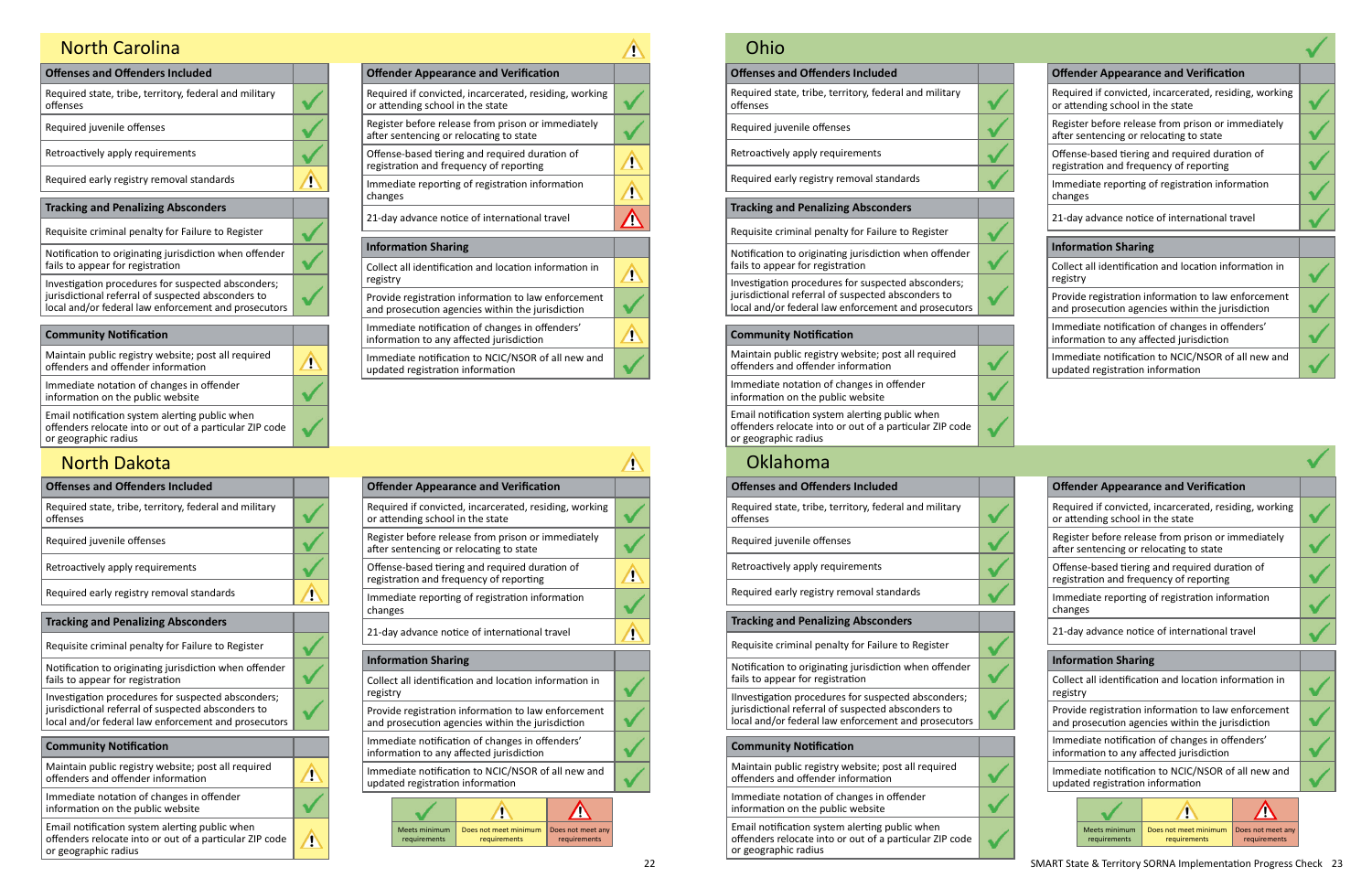| <b>Offenses and Offenders Included</b>                                                                                                                           |  |
|------------------------------------------------------------------------------------------------------------------------------------------------------------------|--|
| Required state, tribe, territory, federal and military<br>offenses                                                                                               |  |
| Required juvenile offenses                                                                                                                                       |  |
| Retroactively apply requirements                                                                                                                                 |  |
| Required early registry removal standards                                                                                                                        |  |
| <b>Tracking and Penalizing Absconders</b>                                                                                                                        |  |
| Requisite criminal penalty for Failure to Register                                                                                                               |  |
| Notification to originating jurisdiction when offender<br>fails to appear for registration                                                                       |  |
| Investigation procedures for suspected absconders;<br>jurisdictional referral of suspected absconders to<br>local and/or federal law enforcement and prosecutors |  |
|                                                                                                                                                                  |  |
| 54. <b>A</b> L                                                                                                                                                   |  |

| <b>Offender Appearance and Verification</b>                                                             |  |
|---------------------------------------------------------------------------------------------------------|--|
| Required if convicted, incarcerated, residing, working<br>or attending school in the state              |  |
| Register before release from prison or immediately<br>after sentencing or relocating to state           |  |
| Offense-based tiering and required duration of<br>registration and frequency of reporting               |  |
| Immediate reporting of registration information<br>changes                                              |  |
| 21-day advance notice of international travel                                                           |  |
| <b>Information Sharing</b>                                                                              |  |
| Collect all identification and location information in<br>registry                                      |  |
| Provide registration information to law enforcement<br>and prosecution agencies within the jurisdiction |  |
| Immediate notification of changes in offenders'<br>information to any affected jurisdiction             |  |
|                                                                                                         |  |

Immediate notification to NCIC/NSOR of all new and updated registration information

# Oregon

| <b>Offenses and Offenders Included</b>                                                                                            |   | <b>Offender Appearance and Verification</b>                                                    |
|-----------------------------------------------------------------------------------------------------------------------------------|---|------------------------------------------------------------------------------------------------|
| Required state, tribe, territory, federal and military<br>offenses                                                                |   | Required if convicted, incarcerated, residing,<br>or attending school in the state             |
| Required juvenile offenses                                                                                                        |   | Register before release from prison or immed<br>after sentencing or relocating to state        |
| Retroactively apply requirements                                                                                                  |   | Offense-based tiering and required duration<br>registration and frequency of reporting         |
| Required early registry removal standards                                                                                         | Ţ | Immediate reporting of registration informat<br>changes                                        |
| <b>Tracking and Penalizing Absconders</b>                                                                                         |   |                                                                                                |
| Requisite criminal penalty for Failure to Register                                                                                |   | 21-day advance notice of international travel                                                  |
| Notification to originating jurisdiction when offender                                                                            |   | <b>Information Sharing</b>                                                                     |
| fails to appear for registration                                                                                                  |   | Collect all identification and location informa                                                |
| Investigation procedures for suspected absconders;                                                                                |   | registry                                                                                       |
| jurisdictional referral of suspected absconders to<br>local and/or federal law enforcement and prosecutors                        |   | Provide registration information to law enfor<br>and prosecution agencies within the jurisdict |
| <b>Community Notification</b>                                                                                                     |   | Immediate notification of changes in offende<br>information to any affected jurisdiction       |
| Maintain public registry website; post all required<br>offenders and offender information                                         |   | Immediate notification to NCIC/NSOR of all n<br>updated registration information               |
| Immediate notation of changes in offender<br>information on the public website                                                    |   |                                                                                                |
| Email notification system alerting public when<br>offenders relocate into or out of a particular ZIP code<br>or geographic radius |   | Does r<br>Meets minimum<br>Does not meet minimum<br>requirements<br>requirements<br>req        |

# Pennsylvania

24 SMART State & Territory SORNA Implementation Progress Check 25 requirements

| <b>Offender Appearance and Verification</b>                                                             |  |
|---------------------------------------------------------------------------------------------------------|--|
| Required if convicted, incarcerated, residing, working<br>or attending school in the state              |  |
| Register before release from prison or immediately<br>after sentencing or relocating to state           |  |
| Offense-based tiering and required duration of<br>registration and frequency of reporting               |  |
| Immediate reporting of registration information<br>changes                                              |  |
| 21-day advance notice of international travel                                                           |  |
| <b>Information Sharing</b>                                                                              |  |
| Collect all identification and location information in<br>registry                                      |  |
| Provide registration information to law enforcement<br>and prosecution agencies within the jurisdiction |  |
| Immediate notification of changes in offenders'<br>information to any affected jurisdiction             |  |
| Immodiate notification to NCIC/NCOB of all new and                                                      |  |

| <b>Puerto Rico</b>                                                                                                                                               |  |
|------------------------------------------------------------------------------------------------------------------------------------------------------------------|--|
| <b>Offenses and Offenders Included</b>                                                                                                                           |  |
| Required state, tribe, territory, federal and military<br>offenses                                                                                               |  |
| Required juvenile offenses                                                                                                                                       |  |
| Retroactively apply requirements                                                                                                                                 |  |
| Required early registry removal standards                                                                                                                        |  |
| <b>Tracking and Penalizing Absconders</b>                                                                                                                        |  |
| Requisite criminal penalty for Failure to Register                                                                                                               |  |
| Notification to originating jurisdiction when offender<br>fails to appear for registration                                                                       |  |
| Investigation procedures for suspected absconders;<br>jurisdictional referral of suspected absconders to<br>local and/or federal law enforcement and prosecutors |  |
| <b>Community Notification</b>                                                                                                                                    |  |
| Maintain public registry website; post all required<br>offenders and offender information                                                                        |  |
| Immediate notation of changes in offender<br>information on the public website                                                                                   |  |
| Email notification system alerting public when<br>offenders relocate into or out of a particular ZIP code<br>or geographic radius                                |  |
| <b>Rhode Island</b>                                                                                                                                              |  |

| <b>Offender Appearance and Verification</b>                                                             |  |  |  |
|---------------------------------------------------------------------------------------------------------|--|--|--|
| Required if convicted, incarcerated, residing, working<br>or attending school in the state              |  |  |  |
| Register before release from prison or immediately<br>after sentencing or relocating to state           |  |  |  |
| Offense-based tiering and required duration of<br>registration and frequency of reporting               |  |  |  |
| Immediate reporting of registration information<br>changes                                              |  |  |  |
| 21-day advance notice of international travel                                                           |  |  |  |
| <b>Information Sharing</b>                                                                              |  |  |  |
|                                                                                                         |  |  |  |
| Collect all identification and location information in<br>registry                                      |  |  |  |
| Provide registration information to law enforcement<br>and prosecution agencies within the jurisdiction |  |  |  |
| Immediate notification of changes in offenders'<br>information to any affected jurisdiction             |  |  |  |
| Immediate notification to NCIC/NSOR of all new and<br>updated registration information                  |  |  |  |
|                                                                                                         |  |  |  |

Immediate notification to NCIC/NSOR of all new and updated registration information

| <b>Offender Appearance and Verification</b>                                                             |  |  |  |
|---------------------------------------------------------------------------------------------------------|--|--|--|
| Required if convicted, incarcerated, residing, working<br>or attending school in the state              |  |  |  |
| Register before release from prison or immediately<br>after sentencing or relocating to state           |  |  |  |
| Offense-based tiering and required duration of<br>registration and frequency of reporting               |  |  |  |
| Immediate reporting of registration information<br>changes                                              |  |  |  |
| 21-day advance notice of international travel                                                           |  |  |  |
| <b>Information Sharing</b>                                                                              |  |  |  |
| Collect all identification and location information in<br>registry                                      |  |  |  |
| Provide registration information to law enforcement<br>and prosecution agencies within the jurisdiction |  |  |  |
| Immediate notification of changes in offenders'<br>information to any affected jurisdiction             |  |  |  |
| Immediate notification to NCIC/NSOR of all new and<br>updated registration information                  |  |  |  |
|                                                                                                         |  |  |  |

| <b>Offenses and Offenders Included</b>                                                                                                                           |             | <b>Offender Appearance and Verification</b>                                                     |
|------------------------------------------------------------------------------------------------------------------------------------------------------------------|-------------|-------------------------------------------------------------------------------------------------|
| Required state, tribe, territory, federal and military<br>offenses                                                                                               | <u>s</u>    | Required if convicted, incarcerated, residing,<br>or attending school in the state              |
| Required juvenile offenses                                                                                                                                       |             | Register before release from prison or immer<br>after sentencing or relocating to state         |
| Retroactively apply requirements                                                                                                                                 |             | Offense-based tiering and required duration<br>registration and frequency of reporting          |
| Required early registry removal standards                                                                                                                        |             | Immediate reporting of registration informat<br>changes                                         |
| <b>Tracking and Penalizing Absconders</b>                                                                                                                        |             |                                                                                                 |
| Requisite criminal penalty for Failure to Register                                                                                                               |             | 21-day advance notice of international travel                                                   |
| Notification to originating jurisdiction when offender                                                                                                           |             | <b>Information Sharing</b>                                                                      |
| fails to appear for registration                                                                                                                                 | <u>Лі</u>   | Collect all identification and location informa                                                 |
| Investigation procedures for suspected absconders;<br>jurisdictional referral of suspected absconders to<br>local and/or federal law enforcement and prosecutors | <u>(i, </u> | registry<br>Provide registration information to law enfor                                       |
|                                                                                                                                                                  |             | and prosecution agencies within the jurisdict                                                   |
| <b>Community Notification</b>                                                                                                                                    |             | Immediate notification of changes in offende<br>information to any affected jurisdiction        |
| Maintain public registry website; post all required<br>offenders and offender information                                                                        | Ţ           | Immediate notification to NCIC/NSOR of all n<br>updated registration information                |
| Immediate notation of changes in offender<br>information on the public website                                                                                   |             |                                                                                                 |
| Email notification system alerting public when<br>offenders relocate into or out of a particular ZIP code<br>or geographic radius                                | 4           | Does not meet minimum<br><b>Meets minimum</b><br>Does n<br>requirements<br>requirements<br>requ |
|                                                                                                                                                                  |             |                                                                                                 |

# Rhode Island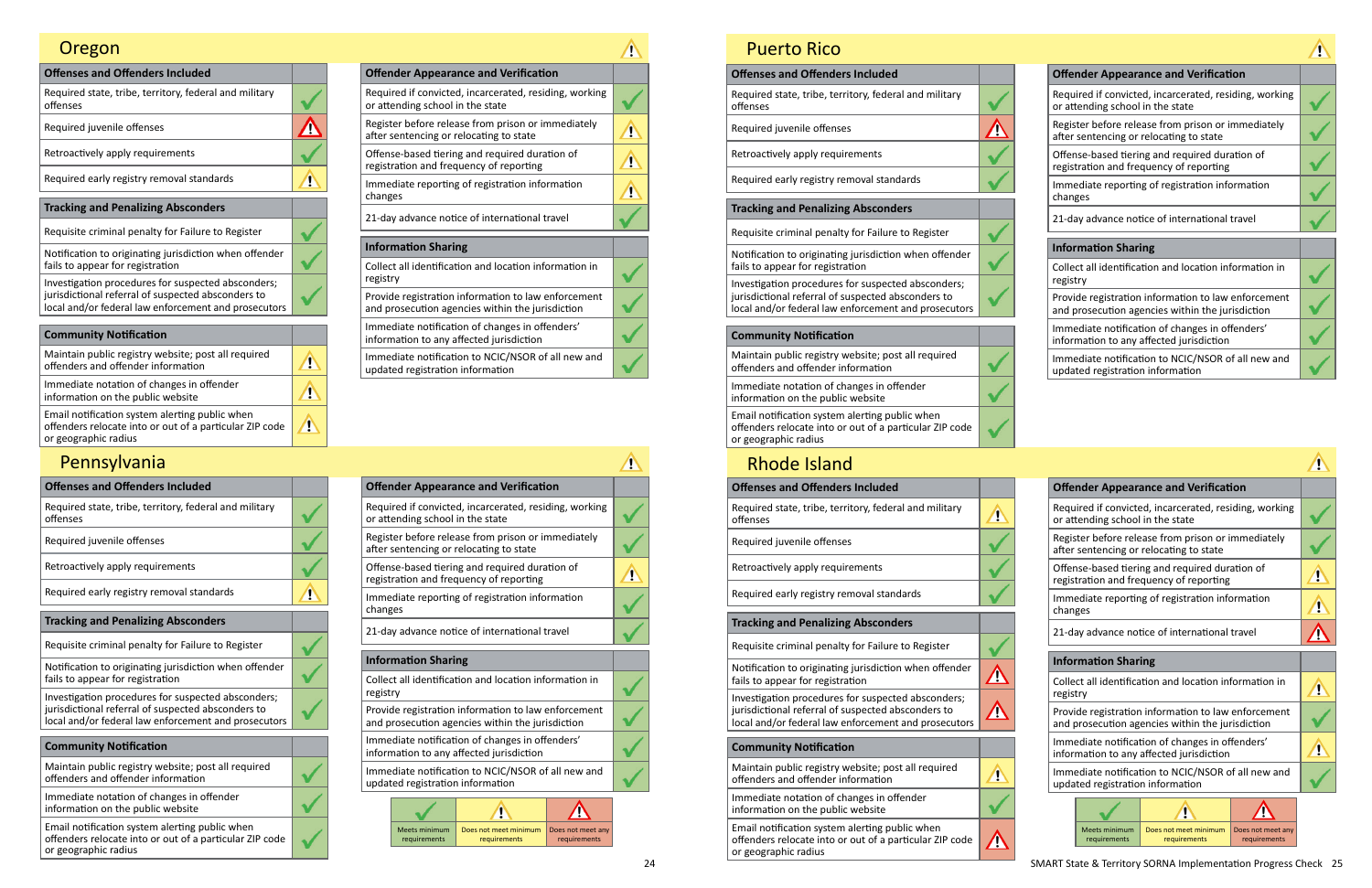| <b>Offenses and Offenders Included</b>                                                                                                                           |  |
|------------------------------------------------------------------------------------------------------------------------------------------------------------------|--|
| Required state, tribe, territory, federal and military<br>offenses                                                                                               |  |
| Required juvenile offenses                                                                                                                                       |  |
| Retroactively apply requirements                                                                                                                                 |  |
| Required early registry removal standards                                                                                                                        |  |
| <b>Tracking and Penalizing Absconders</b>                                                                                                                        |  |
| Requisite criminal penalty for Failure to Register                                                                                                               |  |
| Notification to originating jurisdiction when offender<br>fails to appear for registration                                                                       |  |
| Investigation procedures for suspected absconders;<br>jurisdictional referral of suspected absconders to<br>local and/or federal law enforcement and prosecutors |  |
| <b>Community Notification</b>                                                                                                                                    |  |
|                                                                                                                                                                  |  |
| Maintain public registry website; post all required<br>offenders and offender information                                                                        |  |
| Immediate notation of changes in offender<br>information on the public website                                                                                   |  |
|                                                                                                                                                                  |  |

| <b>Offender Appearance and Verification</b>                                                             |  |
|---------------------------------------------------------------------------------------------------------|--|
| Required if convicted, incarcerated, residing, working<br>or attending school in the state              |  |
| Register before release from prison or immediately<br>after sentencing or relocating to state           |  |
| Offense-based tiering and required duration of<br>registration and frequency of reporting               |  |
| Immediate reporting of registration information<br>changes                                              |  |
| 21-day advance notice of international travel                                                           |  |
| <b>Information Sharing</b>                                                                              |  |
| Collect all identification and location information in<br>registry                                      |  |
| Provide registration information to law enforcement<br>and prosecution agencies within the jurisdiction |  |
| Immediate notification of changes in offenders'<br>information to any affected jurisdiction             |  |
| Immediate notification to NCIC/NSOR of all new and<br>updated registration information                  |  |
|                                                                                                         |  |

 $\overline{\mathbf{v}}$ 

## South Carolina

| <b>Offenses and Offenders Included</b>                                                                                            | <b>Offender Appearance and Verification</b>                                                    |
|-----------------------------------------------------------------------------------------------------------------------------------|------------------------------------------------------------------------------------------------|
| Required state, tribe, territory, federal and military<br>offenses                                                                | Required if convicted, incarcerated, residing,<br>or attending school in the state             |
| Required juvenile offenses                                                                                                        | Register before release from prison or immed<br>after sentencing or relocating to state        |
| Retroactively apply requirements                                                                                                  | Offense-based tiering and required duration<br>registration and frequency of reporting         |
| Required early registry removal standards                                                                                         | Immediate reporting of registration informat<br>changes                                        |
| <b>Tracking and Penalizing Absconders</b>                                                                                         |                                                                                                |
| Requisite criminal penalty for Failure to Register                                                                                | 21-day advance notice of international travel                                                  |
| Notification to originating jurisdiction when offender                                                                            | <b>Information Sharing</b>                                                                     |
| fails to appear for registration                                                                                                  | Collect all identification and location informa                                                |
| Investigation procedures for suspected absconders;                                                                                | registry                                                                                       |
| jurisdictional referral of suspected absconders to<br>local and/or federal law enforcement and prosecutors                        | Provide registration information to law enfor<br>and prosecution agencies within the jurisdict |
| <b>Community Notification</b>                                                                                                     | Immediate notification of changes in offende<br>information to any affected jurisdiction       |
| Maintain public registry website; post all required<br>offenders and offender information                                         | Immediate notification to NCIC/NSOR of all n<br>updated registration information               |
| Immediate notation of changes in offender<br>information on the public website                                                    |                                                                                                |
| Email notification system alerting public when<br>offenders relocate into or out of a particular ZIP code<br>or geographic radius | Does not meet minimum<br>Meets minimum<br>Does r<br>requirements<br>requirements<br>requ       |

## South Dakota

## **Offenses and Offenders Included** Required state, tribe, territory, federal and military offenses Required juvenile offenses Retroactively apply requirements Required early registry removal standards **Tracking and Penalizing Absconders** Requisite criminal penalty for Failure to Register Notification to originating jurisdiction when offender fails to appear for registration

| <b>Offender Appearance and Verification</b>                                                             |  |
|---------------------------------------------------------------------------------------------------------|--|
| Required if convicted, incarcerated, residing, working<br>or attending school in the state              |  |
| Register before release from prison or immediately<br>after sentencing or relocating to state           |  |
| Offense-based tiering and required duration of<br>registration and frequency of reporting               |  |
| Immediate reporting of registration information<br>changes                                              |  |
| 21-day advance notice of international travel                                                           |  |
| <b>Information Sharing</b>                                                                              |  |
| Collect all identification and location information in<br>registry                                      |  |
| Provide registration information to law enforcement<br>and prosecution agencies within the jurisdiction |  |
| Immediate notification of changes in offenders'<br>information to any affected jurisdiction             |  |
| Immediate notification to NCIC/NSOR of all new and<br>updated registration information                  |  |

Investigation procedures for suspected absconders; jurisdictional referral of suspected absconders to local and/or federal law enforcement and prosecutors

|                                                                                                             |                            | <b>Offender Appearance and Verification</b>                                                   |  |  |  |
|-------------------------------------------------------------------------------------------------------------|----------------------------|-----------------------------------------------------------------------------------------------|--|--|--|
| Required if convicted, incarcerated, residing, working<br>or attending school in the state                  |                            |                                                                                               |  |  |  |
|                                                                                                             |                            | Register before release from prison or immediately<br>after sentencing or relocating to state |  |  |  |
|                                                                                                             |                            | Offense-based tiering and required duration of<br>registration and frequency of reporting     |  |  |  |
| changes                                                                                                     |                            | Immediate reporting of registration information                                               |  |  |  |
| 21-day advance notice of international travel                                                               |                            |                                                                                               |  |  |  |
|                                                                                                             | <b>Information Sharing</b> |                                                                                               |  |  |  |
| Collect all identification and location information in<br>registry                                          |                            |                                                                                               |  |  |  |
| Provide registration information to law enforcement<br>and prosecution agencies within the jurisdiction     |                            |                                                                                               |  |  |  |
| Immediate notification of changes in offenders'<br>information to any affected jurisdiction                 |                            |                                                                                               |  |  |  |
| Immediate notification to NCIC/NSOR of all new and<br>updated registration information                      |                            |                                                                                               |  |  |  |
|                                                                                                             |                            |                                                                                               |  |  |  |
| Meets minimum<br>Does not meet minimum<br>Does not meet any<br>requirements<br>requirements<br>requirements |                            |                                                                                               |  |  |  |

#### **Community Notification**

Maintain public registry website; post all required offenders and offender information

 $\checkmark$ 

 $\overline{\mathbf{v}}$ 

 $\overline{\mathbf{v}}$ 

Immediate notation of changes in offender information on the public website

Email notification system alerting public when offenders relocate into or out of a particular ZIP code or geographic radius

#### Tennessee

| <b>Offender Appearance and Verification</b>                                                             |  |
|---------------------------------------------------------------------------------------------------------|--|
| Required if convicted, incarcerated, residing, working<br>or attending school in the state              |  |
| Register before release from prison or immediately<br>after sentencing or relocating to state           |  |
| Offense-based tiering and required duration of<br>registration and frequency of reporting               |  |
| Immediate reporting of registration information<br>changes                                              |  |
| 21-day advance notice of international travel                                                           |  |
| <b>Information Sharing</b>                                                                              |  |
| Collect all identification and location information in<br>registry                                      |  |
| Provide registration information to law enforcement<br>and prosecution agencies within the jurisdiction |  |
| Immediate notification of changes in offenders'<br>information to any affected jurisdiction             |  |
| Immediate notification to NCIC/NSOR of all new and<br>updated registration information                  |  |
|                                                                                                         |  |

| <b>Offenses and Offenders Included</b>                                                                                            |                    |                                                                                         |                                  | <b>Offender Appearance and Verification</b>                                                    |               |
|-----------------------------------------------------------------------------------------------------------------------------------|--------------------|-----------------------------------------------------------------------------------------|----------------------------------|------------------------------------------------------------------------------------------------|---------------|
| Required state, tribe, territory, federal and military<br>offenses                                                                |                    |                                                                                         | or attending school in the state | Required if convicted, incarcerated, residing,                                                 |               |
| Required juvenile offenses                                                                                                        |                    | Register before release from prison or immed<br>after sentencing or relocating to state |                                  |                                                                                                |               |
| Retroactively apply requirements                                                                                                  |                    | Offense-based tiering and required duration<br>registration and frequency of reporting  |                                  |                                                                                                |               |
| Required early registry removal standards                                                                                         |                    | Immediate reporting of registration informat<br>changes                                 |                                  |                                                                                                |               |
| <b>Tracking and Penalizing Absconders</b>                                                                                         |                    |                                                                                         |                                  |                                                                                                |               |
| Requisite criminal penalty for Failure to Register                                                                                |                    |                                                                                         |                                  | 21-day advance notice of international travel                                                  |               |
| Notification to originating jurisdiction when offender                                                                            |                    |                                                                                         | <b>Information Sharing</b>       |                                                                                                |               |
| fails to appear for registration                                                                                                  | $\mathbf{u}$       |                                                                                         |                                  | Collect all identification and location informa                                                |               |
| Investigation procedures for suspected absconders;                                                                                |                    | registry                                                                                |                                  |                                                                                                |               |
| jurisdictional referral of suspected absconders to<br>local and/or federal law enforcement and prosecutors                        |                    |                                                                                         |                                  | Provide registration information to law enfor<br>and prosecution agencies within the jurisdict |               |
| <b>Community Notification</b>                                                                                                     |                    |                                                                                         |                                  | Immediate notification of changes in offende<br>information to any affected jurisdiction       |               |
| Maintain public registry website; post all required<br>offenders and offender information                                         | $\mathbf{\hat{v}}$ |                                                                                         |                                  | Immediate notification to NCIC/NSOR of all n<br>updated registration information               |               |
| Immediate notation of changes in offender                                                                                         |                    |                                                                                         |                                  |                                                                                                |               |
| information on the public website                                                                                                 |                    |                                                                                         |                                  |                                                                                                |               |
| Email notification system alerting public when<br>offenders relocate into or out of a particular ZIP code<br>or geographic radius |                    |                                                                                         | Meets minimum<br>requirements    | Does not meet minimum<br>requirements                                                          | Does r<br>req |

#### Texas

Does not meet minimum Does not meet any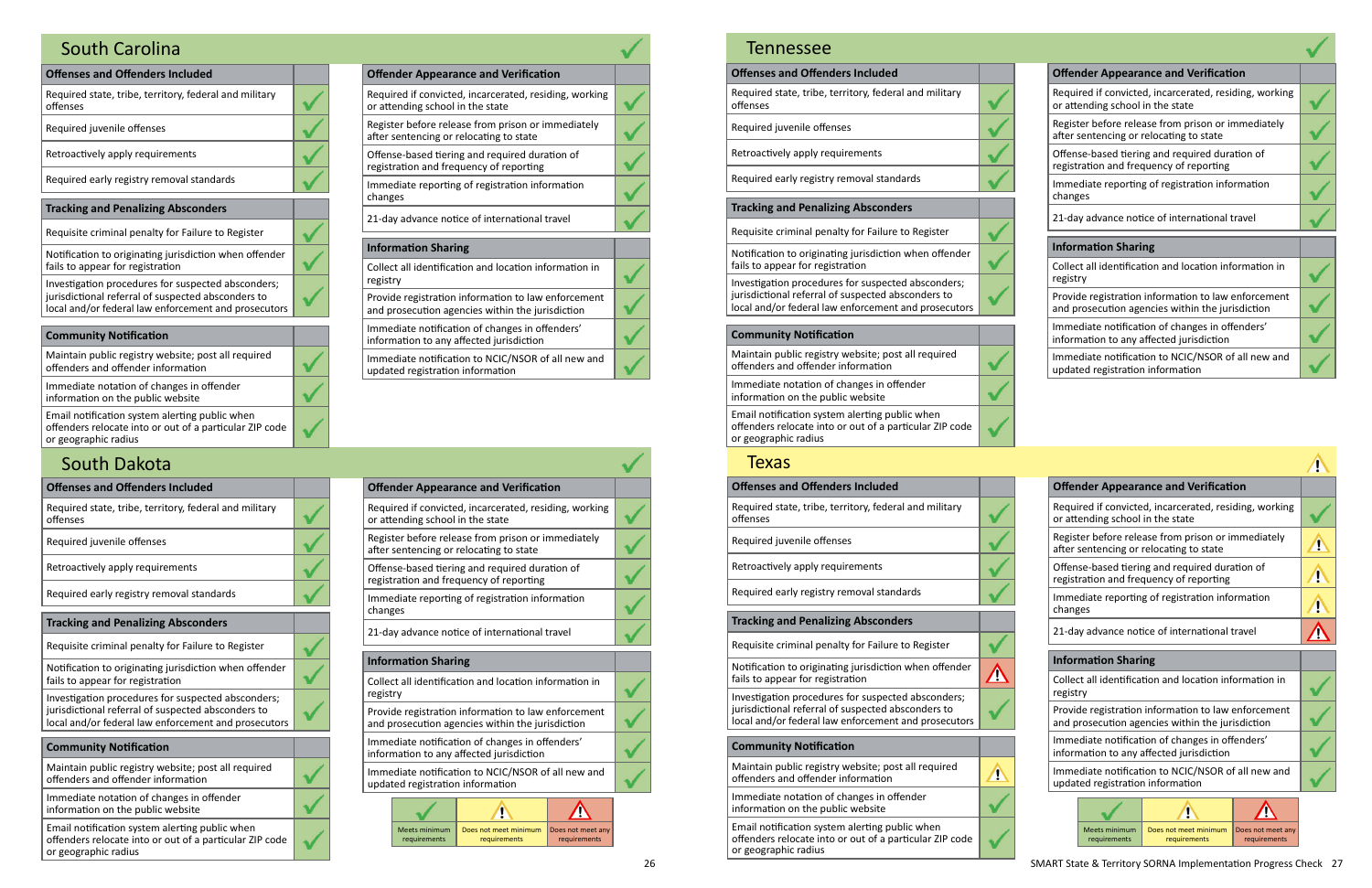| <b>Offender Appearance and Verification</b>                                                             |  |
|---------------------------------------------------------------------------------------------------------|--|
| Required if convicted, incarcerated, residing, working<br>or attending school in the state              |  |
| Register before release from prison or immediately<br>after sentencing or relocating to state           |  |
| Offense-based tiering and required duration of<br>registration and frequency of reporting               |  |
| Immediate reporting of registration information<br>changes                                              |  |
| 21-day advance notice of international travel                                                           |  |
| <b>Information Sharing</b>                                                                              |  |
| Collect all identification and location information in<br>registry                                      |  |
| Provide registration information to law enforcement<br>and prosecution agencies within the jurisdiction |  |
| Immediate notification of changes in offenders'<br>information to any affected jurisdiction             |  |
| Immediate notification to NCIC/NSOR of all new and                                                      |  |

| <b>Offenses and Offenders Included</b>                                                                                                                           |  |
|------------------------------------------------------------------------------------------------------------------------------------------------------------------|--|
| Required state, tribe, territory, federal and military<br>offenses                                                                                               |  |
| Required juvenile offenses                                                                                                                                       |  |
| Retroactively apply requirements                                                                                                                                 |  |
| Required early registry removal standards                                                                                                                        |  |
| <b>Tracking and Penalizing Absconders</b>                                                                                                                        |  |
| Requisite criminal penalty for Failure to Register                                                                                                               |  |
| Notification to originating jurisdiction when offender<br>fails to appear for registration                                                                       |  |
| Investigation procedures for suspected absconders;<br>jurisdictional referral of suspected absconders to<br>local and/or federal law enforcement and prosecutors |  |
| <b>Community Notification</b>                                                                                                                                    |  |
|                                                                                                                                                                  |  |
| Maintain public registry website; post all required<br>offenders and offender information                                                                        |  |
| Immediate notation of changes in offender<br>information on the public website                                                                                   |  |

updated registration information

Email notification system alerting public when offenders relocate into or out of a particular ZIP code or geographic radius

 $\checkmark$ 

# U.S. Virgin Islands

| <b>Offenses and Offenders Included</b>                                                                     |  |                                                                                                |                                  | <b>Offender Appearance and Verification</b>                                             |                |
|------------------------------------------------------------------------------------------------------------|--|------------------------------------------------------------------------------------------------|----------------------------------|-----------------------------------------------------------------------------------------|----------------|
| Required state, tribe, territory, federal and military<br>offenses                                         |  |                                                                                                | or attending school in the state | Required if convicted, incarcerated, residing,                                          |                |
| Required juvenile offenses                                                                                 |  |                                                                                                |                                  | Register before release from prison or immed<br>after sentencing or relocating to state |                |
| Retroactively apply requirements                                                                           |  |                                                                                                |                                  | Offense-based tiering and required duration<br>registration and frequency of reporting  |                |
| Required early registry removal standards                                                                  |  | changes                                                                                        |                                  | Immediate reporting of registration informat                                            |                |
| <b>Tracking and Penalizing Absconders</b>                                                                  |  |                                                                                                |                                  |                                                                                         |                |
| Requisite criminal penalty for Failure to Register                                                         |  |                                                                                                |                                  | 21-day advance notice of international travel                                           |                |
| Notification to originating jurisdiction when offender                                                     |  |                                                                                                | <b>Information Sharing</b>       |                                                                                         |                |
| fails to appear for registration                                                                           |  |                                                                                                |                                  | Collect all identification and location informa                                         |                |
| Investigation procedures for suspected absconders;                                                         |  | registry                                                                                       |                                  |                                                                                         |                |
| jurisdictional referral of suspected absconders to<br>local and/or federal law enforcement and prosecutors |  | Provide registration information to law enfor<br>and prosecution agencies within the jurisdict |                                  |                                                                                         |                |
| <b>Community Notification</b>                                                                              |  |                                                                                                |                                  | Immediate notification of changes in offende                                            |                |
|                                                                                                            |  |                                                                                                |                                  | information to any affected jurisdiction                                                |                |
| Maintain public registry website; post all required<br>offenders and offender information                  |  |                                                                                                | updated registration information | Immediate notification to NCIC/NSOR of all n                                            |                |
| Immediate notation of changes in offender<br>information on the public website                             |  |                                                                                                |                                  |                                                                                         |                |
| Email notification system alerting public when<br>offenders relocate into or out of a particular ZIP code  |  |                                                                                                | Meets minimum<br>requirements    | Does not meet minimum<br>requirements                                                   | Does n<br>requ |

or geographic radius

## Utah

| <b>Offender Appearance and Verification</b>                                                             |  |
|---------------------------------------------------------------------------------------------------------|--|
| Required if convicted, incarcerated, residing, working<br>or attending school in the state              |  |
| Register before release from prison or immediately<br>after sentencing or relocating to state           |  |
| Offense-based tiering and required duration of<br>registration and frequency of reporting               |  |
| Immediate reporting of registration information<br>changes                                              |  |
| 21-day advance notice of international travel                                                           |  |
| <b>Information Sharing</b>                                                                              |  |
| Collect all identification and location information in<br>registry                                      |  |
| Provide registration information to law enforcement<br>and prosecution agencies within the jurisdiction |  |
| Immediate notification of changes in offenders'<br>information to any affected jurisdiction             |  |
| Immediate notification to NCIC/NSOR of all new and<br>updated registration information                  |  |

|                                                                                                         |                                                                                                                    | <b>Offender Appearance and Verification</b>                                                   |  |  |  |  |
|---------------------------------------------------------------------------------------------------------|--------------------------------------------------------------------------------------------------------------------|-----------------------------------------------------------------------------------------------|--|--|--|--|
| Required if convicted, incarcerated, residing, working<br>or attending school in the state              |                                                                                                                    |                                                                                               |  |  |  |  |
|                                                                                                         |                                                                                                                    | Register before release from prison or immediately<br>after sentencing or relocating to state |  |  |  |  |
|                                                                                                         |                                                                                                                    | Offense-based tiering and required duration of<br>registration and frequency of reporting     |  |  |  |  |
| changes                                                                                                 |                                                                                                                    | Immediate reporting of registration information                                               |  |  |  |  |
|                                                                                                         |                                                                                                                    | 21-day advance notice of international travel                                                 |  |  |  |  |
| <b>Information Sharing</b>                                                                              |                                                                                                                    |                                                                                               |  |  |  |  |
| Collect all identification and location information in<br>registry                                      |                                                                                                                    |                                                                                               |  |  |  |  |
| Provide registration information to law enforcement<br>and prosecution agencies within the jurisdiction |                                                                                                                    |                                                                                               |  |  |  |  |
| Immediate notification of changes in offenders'<br>information to any affected jurisdiction             |                                                                                                                    |                                                                                               |  |  |  |  |
| Immediate notification to NCIC/NSOR of all new and<br>updated registration information                  |                                                                                                                    |                                                                                               |  |  |  |  |
|                                                                                                         |                                                                                                                    |                                                                                               |  |  |  |  |
|                                                                                                         | <b>Meets minimum</b><br>Does not meet minimum<br>Does not meet any<br>requirements<br>requirements<br>requirements |                                                                                               |  |  |  |  |
|                                                                                                         |                                                                                                                    |                                                                                               |  |  |  |  |

## Vermont

| vermont                                                                                                                                                          |   |                                                                                                            |
|------------------------------------------------------------------------------------------------------------------------------------------------------------------|---|------------------------------------------------------------------------------------------------------------|
| <b>Offenses and Offenders Included</b>                                                                                                                           |   | <b>Offender Appearance and Verification</b>                                                                |
| Required state, tribe, territory, federal and military<br>offenses                                                                                               |   | Required if convicted, incarcerated, residing,<br>or attending school in the state                         |
| Required juvenile offenses                                                                                                                                       |   | Register before release from prison or immed<br>after sentencing or relocating to state                    |
| Retroactively apply requirements                                                                                                                                 |   | Offense-based tiering and required duration<br>registration and frequency of reporting                     |
| Required early registry removal standards                                                                                                                        | Ţ | Immediate reporting of registration informat<br>changes                                                    |
| <b>Tracking and Penalizing Absconders</b>                                                                                                                        |   | 21-day advance notice of international travel                                                              |
| Requisite criminal penalty for Failure to Register                                                                                                               |   |                                                                                                            |
| Notification to originating jurisdiction when offender<br>fails to appear for registration                                                                       |   | <b>Information Sharing</b><br>Collect all identification and location informa                              |
| Investigation procedures for suspected absconders;<br>jurisdictional referral of suspected absconders to<br>local and/or federal law enforcement and prosecutors |   | registry<br>Provide registration information to law enfor<br>and prosecution agencies within the jurisdict |
| <b>Community Notification</b>                                                                                                                                    |   | Immediate notification of changes in offende<br>information to any affected jurisdiction                   |
| Maintain public registry website; post all required<br>offenders and offender information                                                                        | D | Immediate notification to NCIC/NSOR of all n<br>updated registration information                           |
| Immediate notation of changes in offender<br>information on the public website                                                                                   |   |                                                                                                            |
| Email notification system alerting public when<br>offenders relocate into or out of a particular ZIP code<br>or geographic radius                                |   |                                                                                                            |
| Virginia                                                                                                                                                         |   |                                                                                                            |
| <b>Offenses and Offenders Included</b>                                                                                                                           |   | <b>Offender Appearance and Verification</b>                                                                |
| Required state, tribe, territory, federal and military<br>offenses                                                                                               |   | Required if convicted, incarcerated, residing,<br>or attending school in the state                         |
| Required juvenile offenses                                                                                                                                       |   | Register before release from prison or immer<br>after sentencing or relocating to state                    |
| Retroactively apply requirements                                                                                                                                 |   | Offense-based tiering and required duration<br>registration and frequency of reporting                     |
| Required early registry removal standards                                                                                                                        |   | Immediate reporting of registration informat<br>changes                                                    |
| <b>Tracking and Penalizing Absconders</b>                                                                                                                        |   | 21-day advance notice of international travel                                                              |
| Requisite criminal penalty for Failure to Register                                                                                                               |   |                                                                                                            |
| Notification to originating jurisdiction when offender<br>fails to appear for registration                                                                       |   | <b>Information Sharing</b><br>Collect all identification and location informa                              |
| Investigation procedures for suspected absconders;<br>jurisdictional referral of suspected absconders to                                                         |   | registry<br>Provide registration information to law enfor                                                  |
| local and/or federal law enforcement and prosecutors                                                                                                             |   | and prosecution agencies within the jurisdict                                                              |
| <b>Community Notification</b>                                                                                                                                    |   | Immediate notification of changes in offende<br>information to any affected jurisdiction                   |
| Maintain public registry website; post all required<br>offenders and offender information                                                                        |   | Immediate notification to NCIC/NSOR of all n<br>updated registration information                           |
| Immediate notation of changes in offender<br>information on the public website                                                                                   |   |                                                                                                            |
| Email notification system alerting public when<br>offenders relocate into or out of a particular ZIP code<br>or geographic radius                                |   | Meets minimum<br>Does not meet minimum<br>Does r<br>requirements<br>requirements<br>req                    |

| <b>Offender Appearance and Verification</b>                                                             |  |  |  |  |  |
|---------------------------------------------------------------------------------------------------------|--|--|--|--|--|
| Required if convicted, incarcerated, residing, working<br>or attending school in the state              |  |  |  |  |  |
| Register before release from prison or immediately<br>after sentencing or relocating to state           |  |  |  |  |  |
| Offense-based tiering and required duration of<br>registration and frequency of reporting               |  |  |  |  |  |
| Immediate reporting of registration information<br>changes                                              |  |  |  |  |  |
| 21-day advance notice of international travel                                                           |  |  |  |  |  |
|                                                                                                         |  |  |  |  |  |
| <b>Information Sharing</b>                                                                              |  |  |  |  |  |
| Collect all identification and location information in<br>registry                                      |  |  |  |  |  |
| Provide registration information to law enforcement<br>and prosecution agencies within the jurisdiction |  |  |  |  |  |
| Immediate notification of changes in offenders'<br>information to any affected jurisdiction             |  |  |  |  |  |